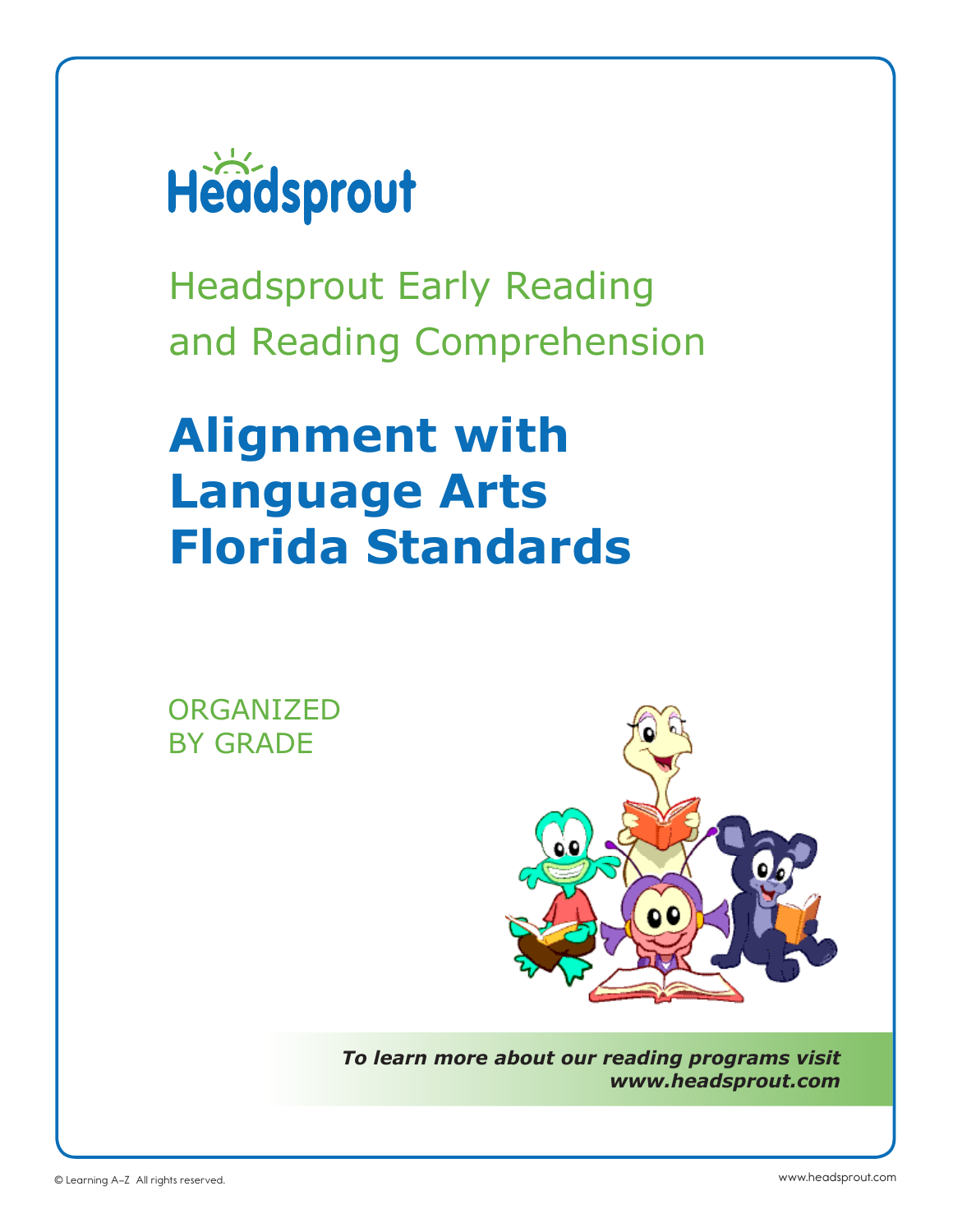

## **Headsprout Early Reading and Reading Comprehension Alignment with Language Arts Florida Standards Organized by Grade**

## **Kindergarten**

| <b>Strand: READING STANDARDS FOR LITERATURE</b> |                                                                                               |                                                                                                                                                                                                                                                                                                                                                                                                                          |  |
|-------------------------------------------------|-----------------------------------------------------------------------------------------------|--------------------------------------------------------------------------------------------------------------------------------------------------------------------------------------------------------------------------------------------------------------------------------------------------------------------------------------------------------------------------------------------------------------------------|--|
| Cluster 1: Key Ideas and Details                |                                                                                               |                                                                                                                                                                                                                                                                                                                                                                                                                          |  |
| <b>Standard Code</b>                            | <b>Standard</b>                                                                               | <b>Headsprout Early Reading Alignment</b><br>(online episodes and Sprout Stories):                                                                                                                                                                                                                                                                                                                                       |  |
| LAFS.K.RL.1.1                                   | With prompting and support, ask and<br>answer questions about key details<br>in a text.       | $\Box$ Students work with details during<br>comprehension activities at the sentence<br>and passage level.<br>All eBooks provide opportunities for<br>questions pertaining to key details<br>in a text.                                                                                                                                                                                                                  |  |
| IAFS.K.RI.1.2                                   | With prompting and support, retell<br>familiar stories, including key details                 | All eBooks provide opportunities for<br>students' retelling of stories, including<br>key details.                                                                                                                                                                                                                                                                                                                        |  |
| LAFS.K.RL.1.3                                   | With prompting and support, identify<br>characters, settings, and major<br>events in a story. | $\Box$ Before students read stories online, they<br>work with pictures of main characters and<br>concepts to aid in comprehension.<br>□ Students read a text passage and select<br>the picture "that goes with the words,"<br>identifying characters, settings, and major<br>events in a story.<br>All eBooks provide opportunities for<br>questions pertaining to characters,<br>settings, and major events in a story. |  |

## **Strand: READING STANDARDS FOR LITERATURE**

## Cluster 2: Craft and Structure

| <b>Standard Code</b> | <b>Standard</b>                                                                           | <b>Headsprout Early Reading Alignment</b><br>(online episodes and Sprout Stories):                                                                                               |
|----------------------|-------------------------------------------------------------------------------------------|----------------------------------------------------------------------------------------------------------------------------------------------------------------------------------|
| LAFS.K.RL.2.4        | With prompting and support, ask and<br>answer questions about unknown<br>words in a text. | □ Beginning with Episode 37, eBooks provide<br>opportunities for students to ask and<br>answer questions about unknown words in<br>a text.                                       |
| LAFS.K.RL.2.5        | Recognize common types of texts<br>(e.g., storybooks, poems).                             | □ Students read narrative text, expository<br>text, and poetry. eBooks provide<br>opportunities for students to recognize<br>common types of texts (e.g., storybooks,<br>poems). |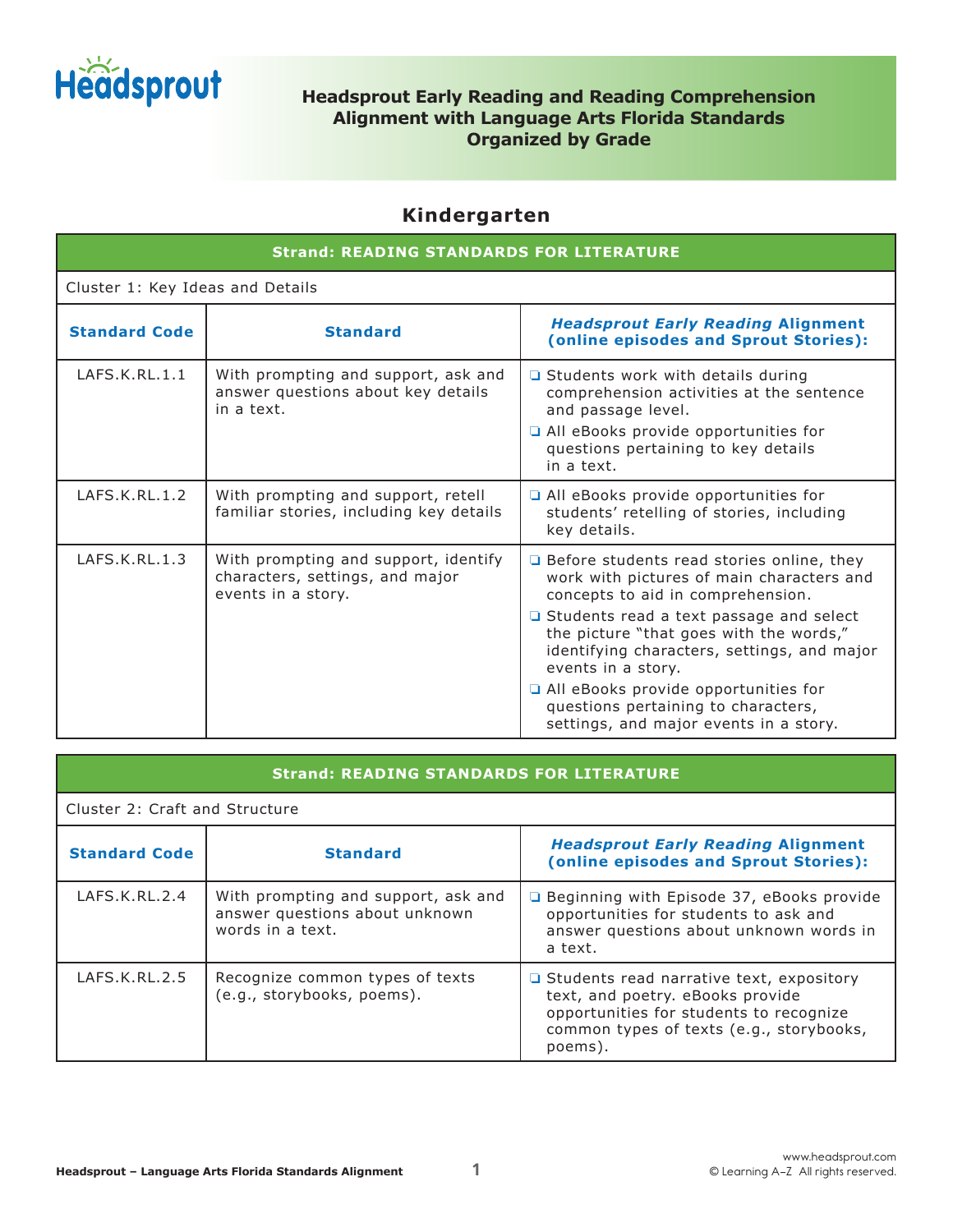### **Strand: READING STANDARDS FOR LITERATURE**

Cluster 3: Integration of Knowledge and Ideas

| <b>Standard Code</b> | <b>Standard</b>                                                                                                                                                                    | <b>Headsprout Early Reading Alignment</b><br>(online episodes and Sprout Stories):                                                                                                                                   |
|----------------------|------------------------------------------------------------------------------------------------------------------------------------------------------------------------------------|----------------------------------------------------------------------------------------------------------------------------------------------------------------------------------------------------------------------|
| LAFS.K.RL.3.7        | With prompting and support, describe<br>the relationship between illustrations<br>and the story in which they appear<br>(e.g., what moment in a story an<br>illustration depicts). | All eBooks provide opportunities for<br>students to describe the relationship<br>between illustrations and the story in which<br>they appear (e.g., what moment in a story<br>an illustration depicts).              |
| LAFS.K.RL.3.9        | With prompting and support, compare<br>and contrast the adventures and<br>experiences of characters in familiar<br>stories.                                                        | All eBooks provide opportunities for<br>students to compare and contrast the<br>adventures and experiences of characters.<br>The depth and breadth of passage type and<br>style allow for many routes of comparison. |

| <b>Strand: READING STANDARDS FOR LITERATURE</b>          |                                                                                  |                                                                                                                                                                            |  |
|----------------------------------------------------------|----------------------------------------------------------------------------------|----------------------------------------------------------------------------------------------------------------------------------------------------------------------------|--|
| Cluster 4: Range of Reading and Level of Text Complexity |                                                                                  |                                                                                                                                                                            |  |
| <b>Standard Code</b>                                     | <b>Standard</b>                                                                  | <b>Headsprout Early Reading Alignment</b><br>(online episodes and Sprout Stories):                                                                                         |  |
| LAFS.K.RL.4.10                                           | Actively engage in group reading<br>activities with purpose and<br>understanding | All eBooks provide opportunities for group<br>discussions with purpose and understanding<br>about characters, setting, sequence of<br>events, and connections to the self. |  |

| <b>Strand: READING STANDARDS: FOUNDATIONAL SKILLS</b> |                                                                                                                                                                                                                                                                                                                                                                                                                             |                                                                                                                                                                                                                                                                                                                                                                                                                                                                                                                                                     |  |
|-------------------------------------------------------|-----------------------------------------------------------------------------------------------------------------------------------------------------------------------------------------------------------------------------------------------------------------------------------------------------------------------------------------------------------------------------------------------------------------------------|-----------------------------------------------------------------------------------------------------------------------------------------------------------------------------------------------------------------------------------------------------------------------------------------------------------------------------------------------------------------------------------------------------------------------------------------------------------------------------------------------------------------------------------------------------|--|
| Cluster 1: Print Concepts                             |                                                                                                                                                                                                                                                                                                                                                                                                                             |                                                                                                                                                                                                                                                                                                                                                                                                                                                                                                                                                     |  |
| <b>Standard Code</b>                                  | <b>Standard</b>                                                                                                                                                                                                                                                                                                                                                                                                             | <b>Headsprout Early Reading Alignment</b><br>(online episodes and Sprout Stories):                                                                                                                                                                                                                                                                                                                                                                                                                                                                  |  |
| LAFS.K.RF.1.1                                         | Demonstrate understanding of the<br>organization and basic features of<br>print.<br>a. Follow words from left to right,<br>top to bottom, and page by page.<br>b. Recognize that spoken words are<br>represented in written language<br>by specific sequences of letters.<br>c. Understand that words are<br>separated by spaces in print.<br>d. Recognize and name all upper-<br>and lowercase letters of the<br>alphabet. | $\Box$ Students learn concepts of print including<br>reading from left to right and top to<br>bottom, capital letters and punctuation,<br>and reading across different fonts.<br>□ Students learn that words are made<br>up of letters that represent sounds.<br>□ Students find and click on sounds/letters<br>within words.<br>$\Box$ Students put sounds/letters together<br>to form words.<br>□ Students say sounds and words in response<br>to printed letters and words.<br>□ Students click on each word while reading<br>in online stories. |  |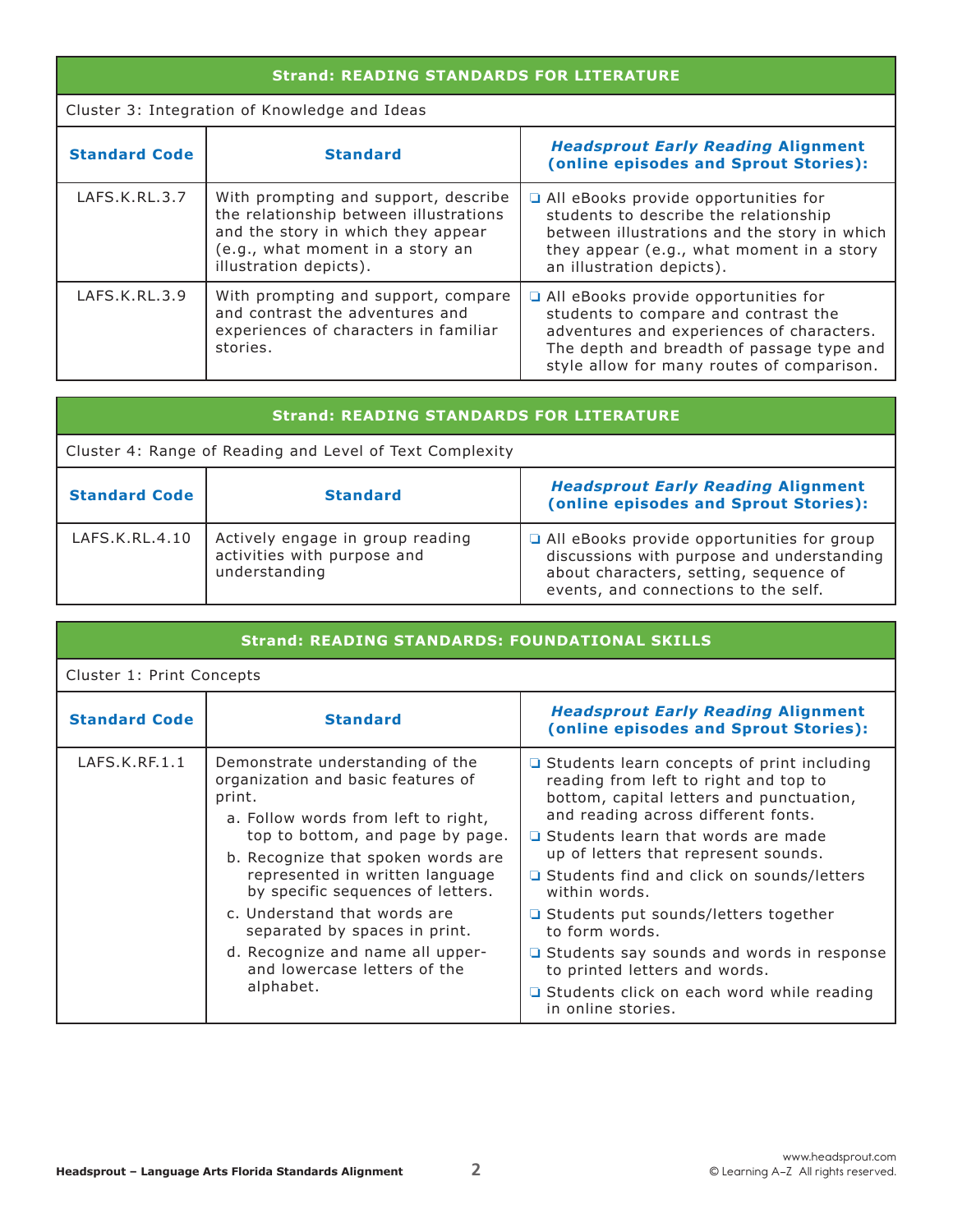Cluster 2: Phonological Awareness

| <b>Standard Code</b> | <b>Standard</b>                                                                                                                                                                                                                                                                                                                                                                                                                                                                                                                                                                                                                            | <b>Headsprout Early Reading Alignment</b><br>(online episodes and Sprout Stories):                                                                                                                                                                                                                                                                                                                                                                                                                                                                                                                                                                                                                                                                                                                                                                                                                                                                                                                                  |
|----------------------|--------------------------------------------------------------------------------------------------------------------------------------------------------------------------------------------------------------------------------------------------------------------------------------------------------------------------------------------------------------------------------------------------------------------------------------------------------------------------------------------------------------------------------------------------------------------------------------------------------------------------------------------|---------------------------------------------------------------------------------------------------------------------------------------------------------------------------------------------------------------------------------------------------------------------------------------------------------------------------------------------------------------------------------------------------------------------------------------------------------------------------------------------------------------------------------------------------------------------------------------------------------------------------------------------------------------------------------------------------------------------------------------------------------------------------------------------------------------------------------------------------------------------------------------------------------------------------------------------------------------------------------------------------------------------|
| LAFS.K.RF.2.2        | Demonstrate understanding of spoken<br>words, syllables, and sounds<br>(phonemes).<br>a. Recognize and produce rhyming<br>words.<br>b. Count, pronounce, blend, and<br>segment syllables in spoken<br>words.<br>c. Blend and segment onsets and<br>rimes of single-syllable spoken<br>words.<br>d. Isolate and pronounce the initial,<br>medial vowel, and final sounds<br>(phonemes) in three-phoneme<br>(consonant-vowel-consonant,<br>or CVC) words. (This does not<br>include CVCs ending with /l/, /r/,<br>or $/x/$ .)<br>e. Add or substitute individual<br>sounds (phonemes) in simple,<br>one-syllable words to make new<br>words. | □ Headsprout teaches that words can begin<br>or end with the same sound and that words<br>can be broken down into onsets and rimes<br>(including vocal production of the above).<br>Students first build words by selecting<br>sounds (some words share common first or<br>last sounds), later producing those words<br>and matching their production to a sample,<br>and finally saying those words in the<br>context of a story.<br>□ Headsprout combines segmenting with<br>instruction in letter-sound relationships<br>and introduces the alphabetic principle<br>(that letters represent sounds) initially for<br>sounds in isolation, and then for sounds<br>embedded in words.<br>□ Headsprout provides a seven-step<br>sequence for teaching segmenting and<br>blending skills (sounding out words and<br>saying them fast). Students begin the<br>process in Episode 7, are lightly supported<br>by Episode 23, and fully independent by<br>Episode 45. Over 50 episodes incorporate<br>these activities. |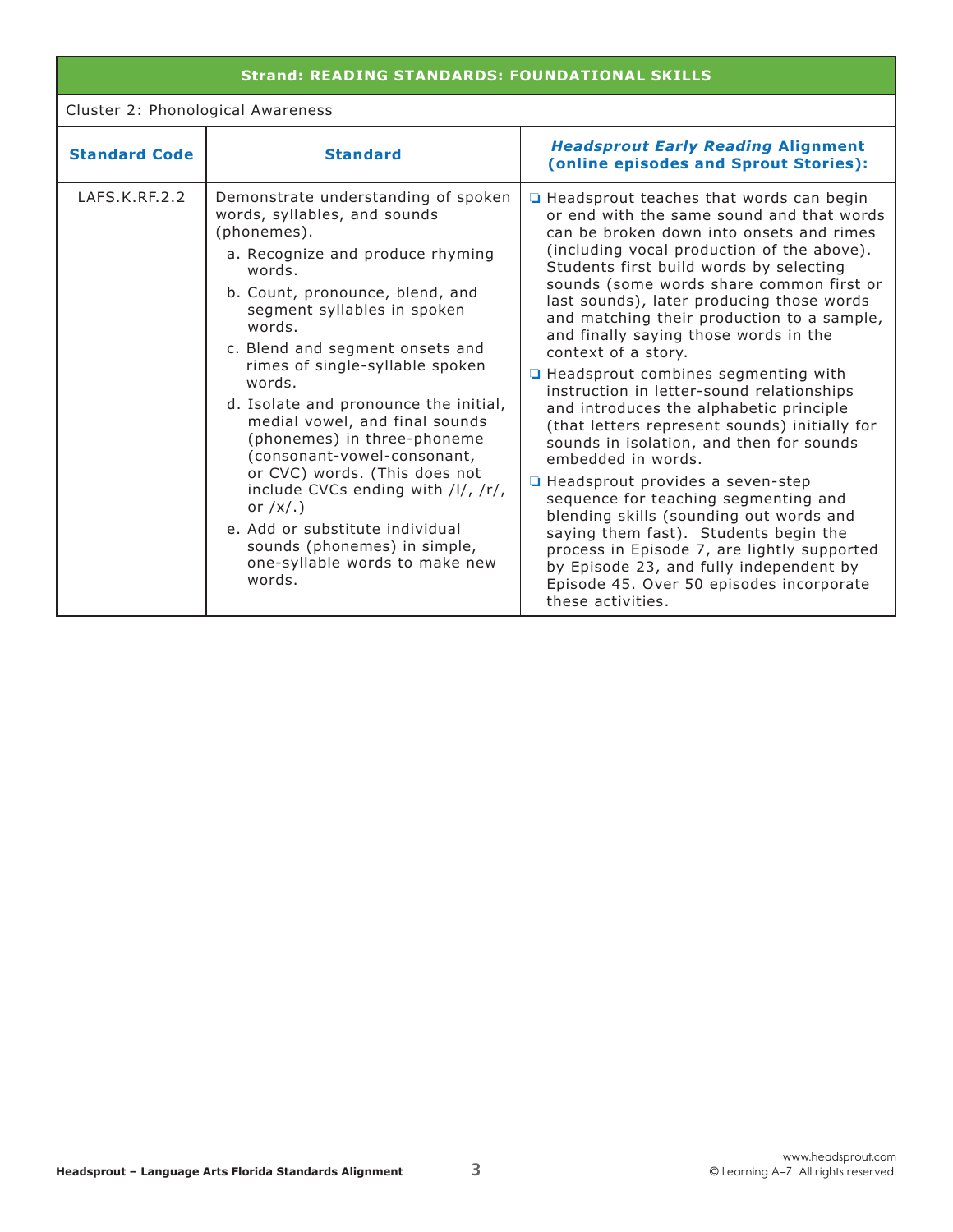Cluster 3: Phonics and Word Recognition

| <b>Standard Code</b> | <b>Standard</b>                                                                                                                                                                                                                                                                                                                                                                                                                                                                                                                                                                                                | <b>Headsprout Early Reading Alignment</b><br>(online episodes and Sprout Stories):                                                                                                                                                                                                                                                                                                                                                                                                                                                                                                                                                                                                                                                                                                                                                                                                                                                                                                                                                                                                                                                                                                                                                                                                                                                                                              |
|----------------------|----------------------------------------------------------------------------------------------------------------------------------------------------------------------------------------------------------------------------------------------------------------------------------------------------------------------------------------------------------------------------------------------------------------------------------------------------------------------------------------------------------------------------------------------------------------------------------------------------------------|---------------------------------------------------------------------------------------------------------------------------------------------------------------------------------------------------------------------------------------------------------------------------------------------------------------------------------------------------------------------------------------------------------------------------------------------------------------------------------------------------------------------------------------------------------------------------------------------------------------------------------------------------------------------------------------------------------------------------------------------------------------------------------------------------------------------------------------------------------------------------------------------------------------------------------------------------------------------------------------------------------------------------------------------------------------------------------------------------------------------------------------------------------------------------------------------------------------------------------------------------------------------------------------------------------------------------------------------------------------------------------|
| LAFS.K.RF.3.3        | Know and apply grade-level phonics<br>and word analysis skills in decoding<br>words.<br>a. Demonstrate basic knowledge<br>of one-to-one letter-sound<br>correspondences by producing<br>the primary or many of the<br>most frequent sound for each<br>consonant.<br>b. Associate the long and short<br>sounds with the common spellings<br>(graphemes) for the five major<br>vowels.<br>c. Read common high-frequency<br>words by sight (e.g., the, of, to,<br>you, she, my, is, are, do, does).<br>d. Distinguish between similarly<br>spelled words by identifying the<br>sounds of the letters that differ. | Headsprout:<br>1. Teaches the speech sound represented<br>by a letter or letter combination, and<br>ensures recognition even against similar<br>letters.<br>2. Provides practice in recognizing these<br>sound-print relationships within words.<br>3. Teaches seeing letters and saying<br>sounds, independently confirming the<br>letter sounds by finding the match.<br>4. Teaches how to sound out words by<br>blending printed sounds together from<br>left to right, and saying the sounds fast,<br>as words, ultimately fading all visual and<br>auditory prompts.<br>5. Teaches several sound units with<br>consistent pronunciations. Sounds<br>taught in the first half of the program<br>maintain the pronunciation taught in at<br>least 85% of common words. Students<br>learn units such as 'an', 'out', 'ate' and<br>'at' and practice identifying and saying<br>these units in the context of multiple<br>words.<br>$\Box$ Students have multiple opportunities to<br>recognize single and multi syllable words<br>with common short and long vowel sound<br>spelling patterns, and identify and read<br>words from common word families.<br>□ Students read common high-frequency<br>words by sight (e.g., the, of, to, you, she,<br>my, is, are, do, does).<br>□ Students distinguish between similarly<br>spelled words by selecting key sounds in<br>words. |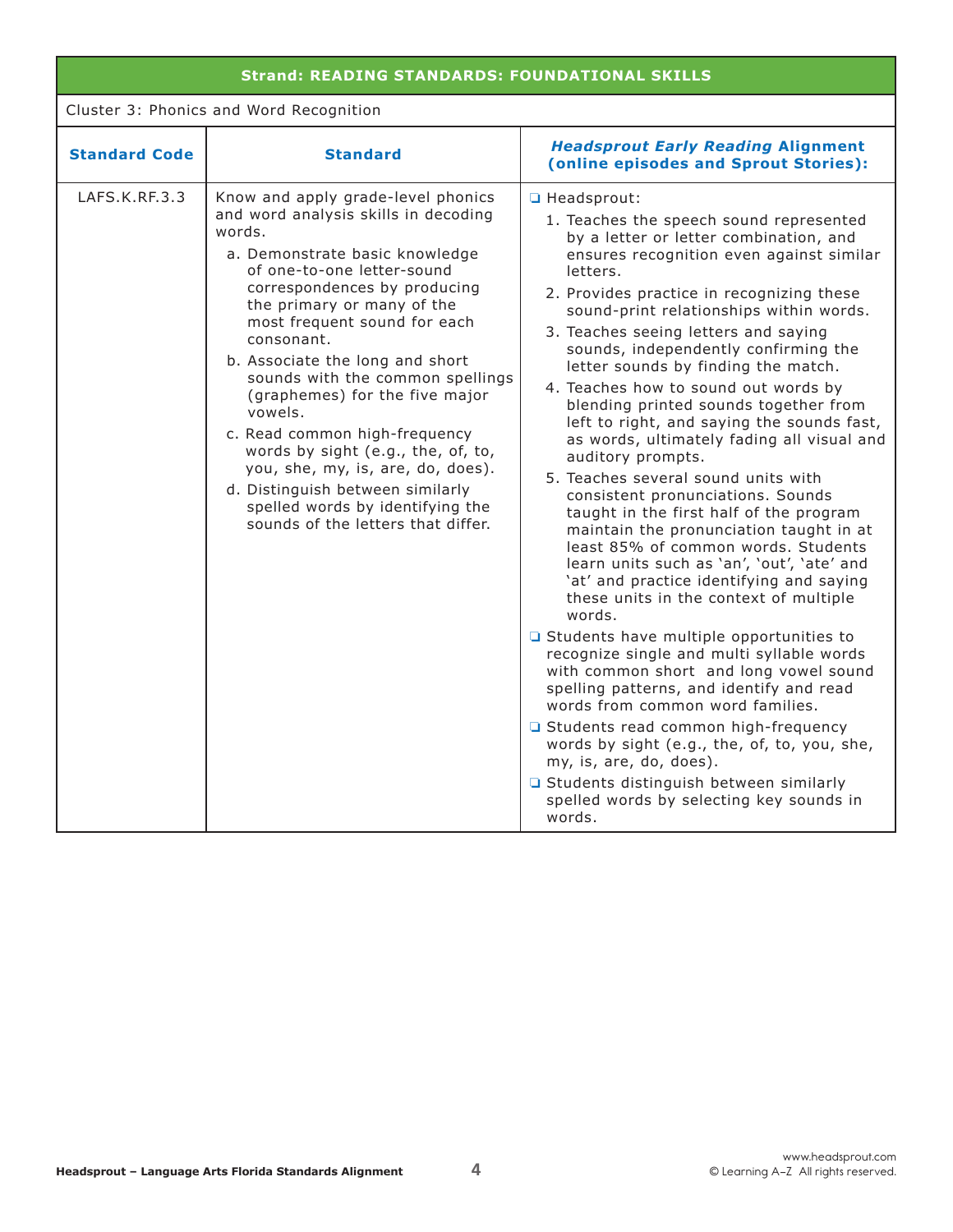## Cluster 4: Fluency

| <b>Standard Code</b> | <b>Standard</b>                                               | <b>Headsprout Early Reading Alignment</b><br>(online episodes and Sprout Stories):                                                                                                                                                                                                                                                                                                                                                                                                                                                                                                                                                                                                                                                                                                                    |
|----------------------|---------------------------------------------------------------|-------------------------------------------------------------------------------------------------------------------------------------------------------------------------------------------------------------------------------------------------------------------------------------------------------------------------------------------------------------------------------------------------------------------------------------------------------------------------------------------------------------------------------------------------------------------------------------------------------------------------------------------------------------------------------------------------------------------------------------------------------------------------------------------------------|
| LAFS.K.RF.4.4        | Read emergent-reader texts with<br>purpose and understanding. | □ Headsprout Early Reading includes<br>specially designed fluency exercises at<br>the sound and word level, as well as at<br>the sentence and passage level. Fluency<br>exercises at the sound and word level<br>include finding sounds within words,<br>saying sounds, and saying words.<br>□ Students recognize and fluently read high<br>frequency sight words (e.g., the, a, I, he,<br>she, and, out, is, could, would, should,<br>come, are, has, have, in, said, wants,<br>on, who, what, why, because).<br>□ Students build oral reading fluency<br>by repeated readings of passages that<br>gradually increase in difficulty. The<br>narrator models appropriate pace and<br>intonation, while students do repeated<br>reading of familiar and unfamiliar<br>passages to build reading rates. |
|                      |                                                               | <b>Q</b> Benchmark Reading Assessments<br>(conducted as part of Headsprout Early<br>Reading) provide the opportunity for<br>teachers to record oral reading rate.<br>$\Box$ Fluency also forms the basis of the<br>Headsprout Early Reading Fluency-Building<br>component. Fluency building is a group of<br>printable or projectable activities where<br>students can do timed readings of sounds,<br>words, and connected text. During one-<br>minute stints, students are challenged to                                                                                                                                                                                                                                                                                                            |
|                      |                                                               | meet specific targets (for example, reading<br>40 words in one minute) to help improve<br>fluency.<br>Additional reading opportunities are<br>provided through the use of 90 eBooks.                                                                                                                                                                                                                                                                                                                                                                                                                                                                                                                                                                                                                  |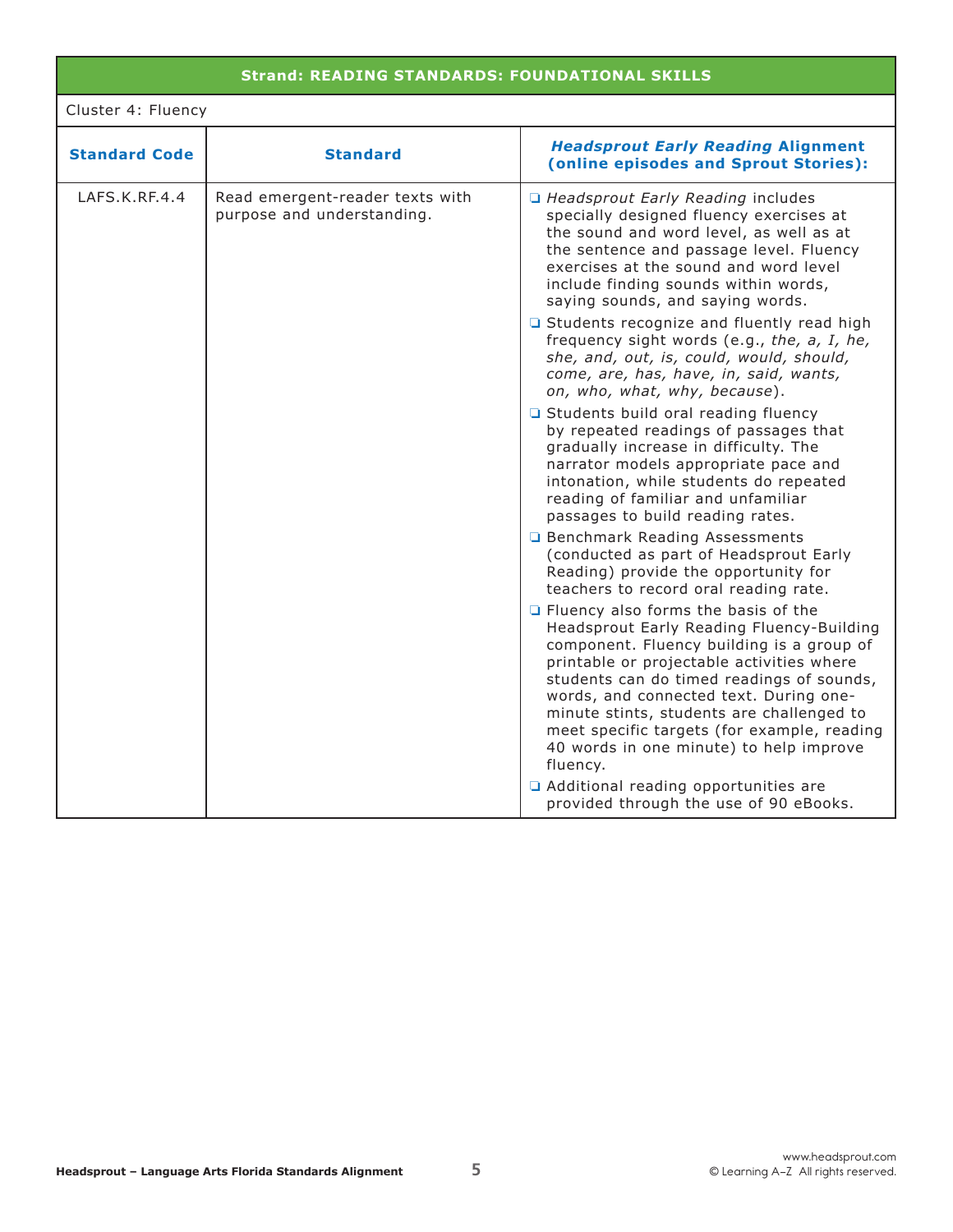Cluster 1: Key Ideas and Details

| <b>Standard Code</b> | <b>Standard</b>                                                                                                                          | <b>Headsprout Early Reading Alignment</b><br>(online episodes and Sprout Stories):                                                                                                                                                                                                                |  |
|----------------------|------------------------------------------------------------------------------------------------------------------------------------------|---------------------------------------------------------------------------------------------------------------------------------------------------------------------------------------------------------------------------------------------------------------------------------------------------|--|
| LAFS.K.RI.1.1        | With prompting and support, ask and<br>answer questions about key details<br>in a text.                                                  | $\Box$ Students work with details during<br>comprehension activities at the sentence<br>and passage level for informational text.<br>All informational eBooks provide<br>opportunities for questions pertaining<br>to key details in a text.                                                      |  |
| LAFS.K.RI.1.2        | With prompting and support identify<br>the main topic and retell key details<br>of a text                                                | $\Box$ Students work with details and main ideas<br>during comprehension activities at the<br>sentence and passage level.<br>The Sprout Stories include illustrated<br>expository texts on topics including space<br>(Mars, the Fourth Planet), sea life (What<br>Lives in the Sea?), and others. |  |
| LAFS.K.RI.1.3        | With prompting and support,<br>describe the connection between two<br>individuals, events, ideas, or pieces<br>of information in a text. | All informational eBooks provide<br>opportunities for students to describe<br>the connection between two individuals,<br>events, ideas, or pieces of information<br>in a text.                                                                                                                    |  |

| ' Strand: READING STANDARDS FOR INFORMATIONAL TEXT. |  |
|-----------------------------------------------------|--|
|                                                     |  |

|  |  | Cluster 2: Craft and Structure |
|--|--|--------------------------------|

| <b>Standard Code</b> | <b>Standard</b>                                                                           | <b>Headsprout Early Reading Alignment</b><br>(online episodes and Sprout Stories):                                                                                        |  |
|----------------------|-------------------------------------------------------------------------------------------|---------------------------------------------------------------------------------------------------------------------------------------------------------------------------|--|
| LAFS.K.RI.2.4        | With prompting and support, ask and<br>answer questions about unknown<br>words in a text. | $\Box$ In the latter portion of the program,<br>eBooks provide opportunities for students<br>to ask and answer questions about<br>unknown words in an informational text. |  |
| LAFS.K.RI.2.5        | Identify the front cover, back cover,<br>and title page of a book.                        | All informational eBooks provide<br>opportunities for students to identify<br>the front cover, back cover, and title<br>page of a book.                                   |  |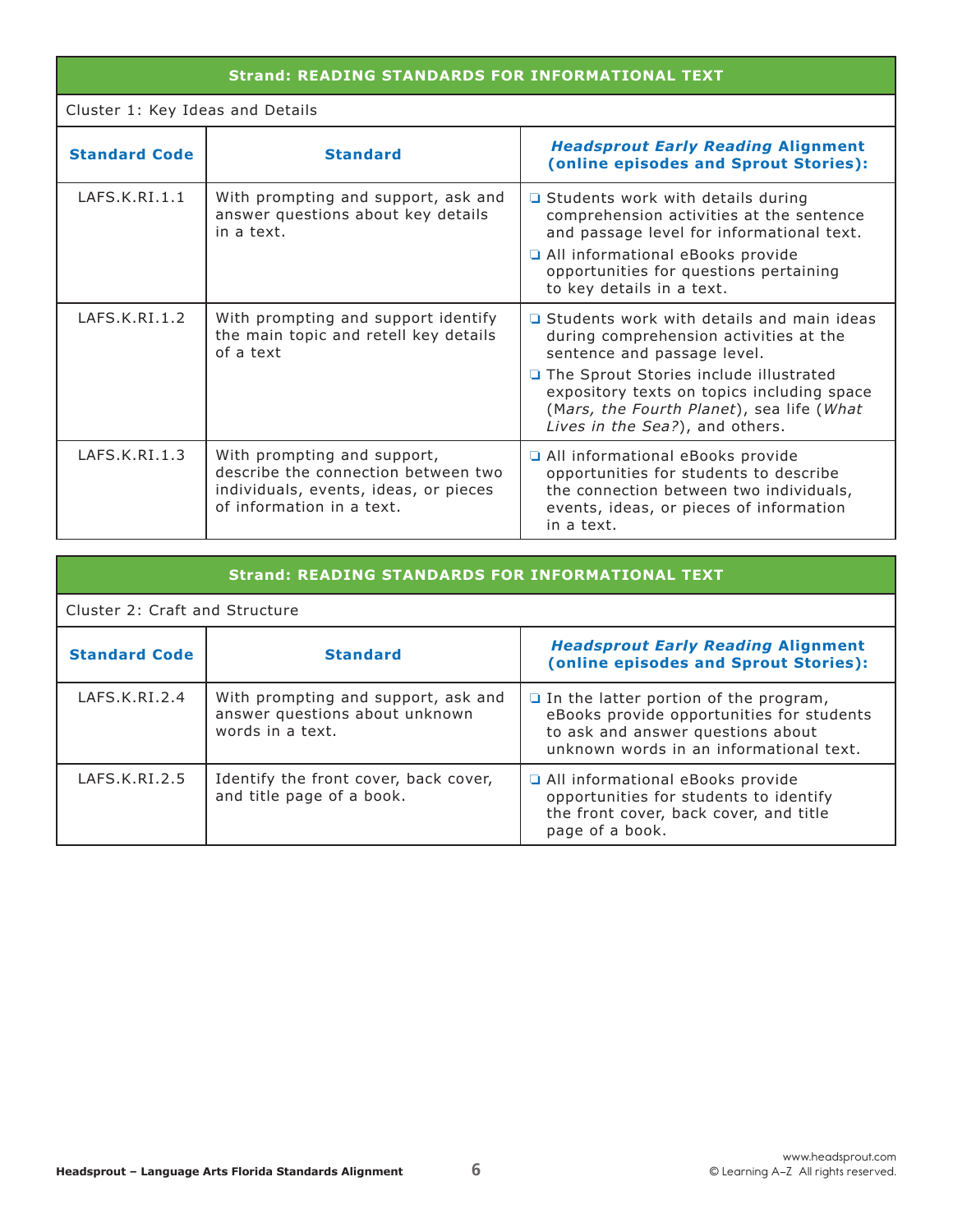Cluster 3: Integration of Knowledge and Ideas

| <b>Standard Code</b> | <b>Standard</b>                                                                                                                                                                                              | <b>Headsprout Early Reading Alignment</b><br>(online episodes and Sprout Stories):                                                                                                                                                              |
|----------------------|--------------------------------------------------------------------------------------------------------------------------------------------------------------------------------------------------------------|-------------------------------------------------------------------------------------------------------------------------------------------------------------------------------------------------------------------------------------------------|
| LAFS.K.RI.3.7        | With prompting and support, describe<br>the relationship between illustrations<br>and the text in which they appear<br>(e.g., what person, place, thing,<br>or idea in the text an illustration<br>depicts). | All informational eBooks provide<br>opportunities for students to describe<br>the relationship between illustrations<br>and the text in which they appear<br>(e.g., what person, place, thing, or<br>idea in the text an illustration depicts). |
| LAFS.K.RI.3.8        | With prompting and support, identify<br>the reasons an author gives to<br>support points in a text.                                                                                                          | All informational eBooks provide<br>opportunities for students to identify<br>the reasons an author gives to support<br>points in a text.                                                                                                       |

| <b>Strand: READING STANDARDS FOR INFORMATIONAL TEXT</b>                                                                       |                                                                                  |                                                                                                                                                     |
|-------------------------------------------------------------------------------------------------------------------------------|----------------------------------------------------------------------------------|-----------------------------------------------------------------------------------------------------------------------------------------------------|
| Cluster 4: Range of Reading and Level of Text Complexity                                                                      |                                                                                  |                                                                                                                                                     |
| <b>Headsprout Early Reading Alignment</b><br><b>Standard Code</b><br><b>Standard</b><br>(online episodes and Sprout Stories): |                                                                                  |                                                                                                                                                     |
| LAFS.K.RI.4.10                                                                                                                | Actively engage in group reading<br>activities with purpose and<br>understanding | All informational eBooks provide<br>opportunities for students to actively<br>engage in group reading activities<br>with purpose and understanding. |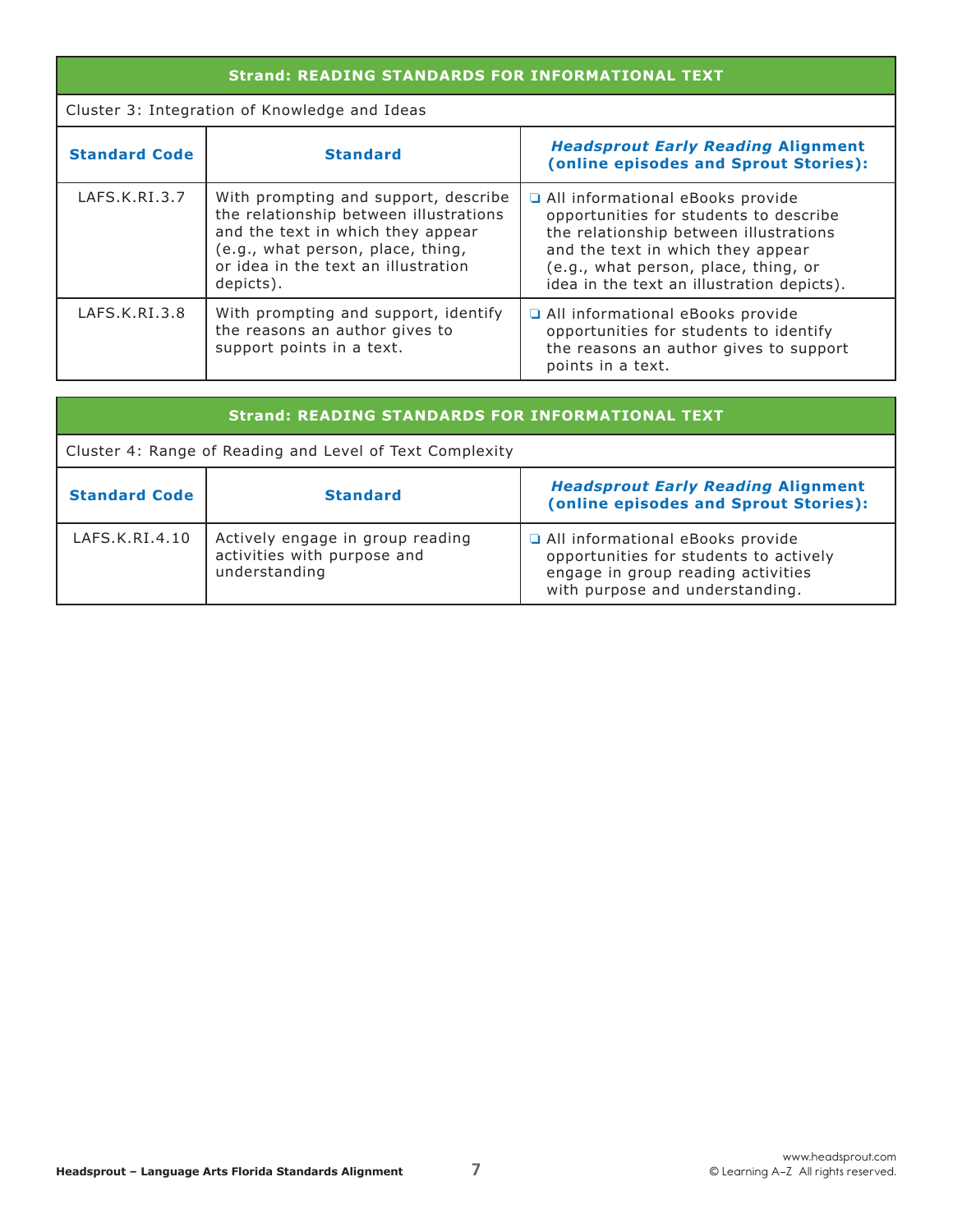| <b>Strand: LANGUAGE STANDARDS</b>         |                                                                                                                                                                                                                                                                                                                                                                                                                                                                                                                                                                                                                                                                         |                                                                                                                                                                                                                                                                                                                                                                                                                                                                                                                                                                                                                                                                                                                                                                                                                                                                                                                                                                        |
|-------------------------------------------|-------------------------------------------------------------------------------------------------------------------------------------------------------------------------------------------------------------------------------------------------------------------------------------------------------------------------------------------------------------------------------------------------------------------------------------------------------------------------------------------------------------------------------------------------------------------------------------------------------------------------------------------------------------------------|------------------------------------------------------------------------------------------------------------------------------------------------------------------------------------------------------------------------------------------------------------------------------------------------------------------------------------------------------------------------------------------------------------------------------------------------------------------------------------------------------------------------------------------------------------------------------------------------------------------------------------------------------------------------------------------------------------------------------------------------------------------------------------------------------------------------------------------------------------------------------------------------------------------------------------------------------------------------|
| Cluster 3: Vocabulary Acquisition and Use |                                                                                                                                                                                                                                                                                                                                                                                                                                                                                                                                                                                                                                                                         |                                                                                                                                                                                                                                                                                                                                                                                                                                                                                                                                                                                                                                                                                                                                                                                                                                                                                                                                                                        |
| <b>Standard Code</b>                      | <b>Standard</b>                                                                                                                                                                                                                                                                                                                                                                                                                                                                                                                                                                                                                                                         | <b>Headsprout Early Reading Alignment</b><br>(online episodes and Sprout Stories):                                                                                                                                                                                                                                                                                                                                                                                                                                                                                                                                                                                                                                                                                                                                                                                                                                                                                     |
| LAFS.K.L.3.4                              | Determine or clarify the meaning<br>of unknown and multiple-meaning<br>words and phrases based on<br>kindergarten reading and content.<br>a. Identify new meanings for<br>familiar words and apply them<br>accurately (e.g., knowing duck is a<br>bird and learning the verb to duck).<br>b. Use the most frequently occurring<br>inflections and affixes (e.g., -ed,<br>-s, re-, un-, pre-, -ful, -less) as a<br>clue to the meaning of an unknown<br>word.                                                                                                                                                                                                            | All eBooks provide opportunities for<br>students to Identify new meanings for<br>familiar words and apply them accurately<br>(e.g., knowing duck is a bird and learning<br>the verb to duck, which can be accomplished<br>with the character Quick Quack)<br>□ Students begin to add words that are<br>likely to be in their spoken vocabulary<br>to their reading vocabulary. Through the<br>use of character names and other less<br>common words, they learn that words they<br>may have never before encountered have<br>meaning as well.<br>$\Box$ The online program teaches or reviews<br>vocabulary words from the students'<br>listening vocabulary, and prepare them<br>to match vocabulary words with pictures.<br>In the latter portion of the program, eBooks<br>provide opportunities for students use<br>the most frequently occurring inflections<br>and affixes as a clue to meaning of such<br>unknown words as smoothly, wonderful,<br>and unknown. |
| LAFS.K.L.3.5                              | With guidance and support from<br>adults, explore word relationships<br>and nuances in word meanings.<br>a. Sort common objects into<br>categories (e.g., shapes, foods)<br>to gain a sense of the concepts<br>the categories represent.<br>b. Demonstrate understanding<br>of frequently occurring verbs<br>and adjectives by relating them<br>to their opposites (antonyms).<br>c. Identify real-life connections<br>between words and their use<br>(e.g., note places at school that<br>are colorful).<br>d. Distinguish shades of meaning<br>among verbs describing the same<br>general action (e.g., walk, march,<br>strut, prance) by acting out the<br>meanings. | □The online story "Each One Is Yellow"<br>provides a starting point for students to<br>gain a sense of the concept of categories<br>and to sort other types of food or objects.<br>"Things in the Sky" and "What Lives<br>in the Sea" provide a further sense of<br>categorization and more starting points<br>for students.<br><b>QAII</b> eBooks provide opportunities for<br>students to relate frequently occurring<br>verbs and adjectives to their opposites.<br>All eBooks provide opportunities for<br>students to identify real-life connections<br>between words and their use (e.g., note<br>places at school that are colorful).<br>All eBooks provide opportunities for<br>students to distinguish shades of meaning<br>among verbs describing the same general<br>action, such as hop and jump; look and<br>peek; and cook and bake.                                                                                                                     |
| LAFS.K.L.3.6                              | Use words and phrases acquired<br>through conversations, reading<br>and being read to, and responding<br>to texts.                                                                                                                                                                                                                                                                                                                                                                                                                                                                                                                                                      | All eBooks provide opportunities for<br>students to use words and phrases acquired<br>through conversations, reading and being<br>read to, and responding to texts.                                                                                                                                                                                                                                                                                                                                                                                                                                                                                                                                                                                                                                                                                                                                                                                                    |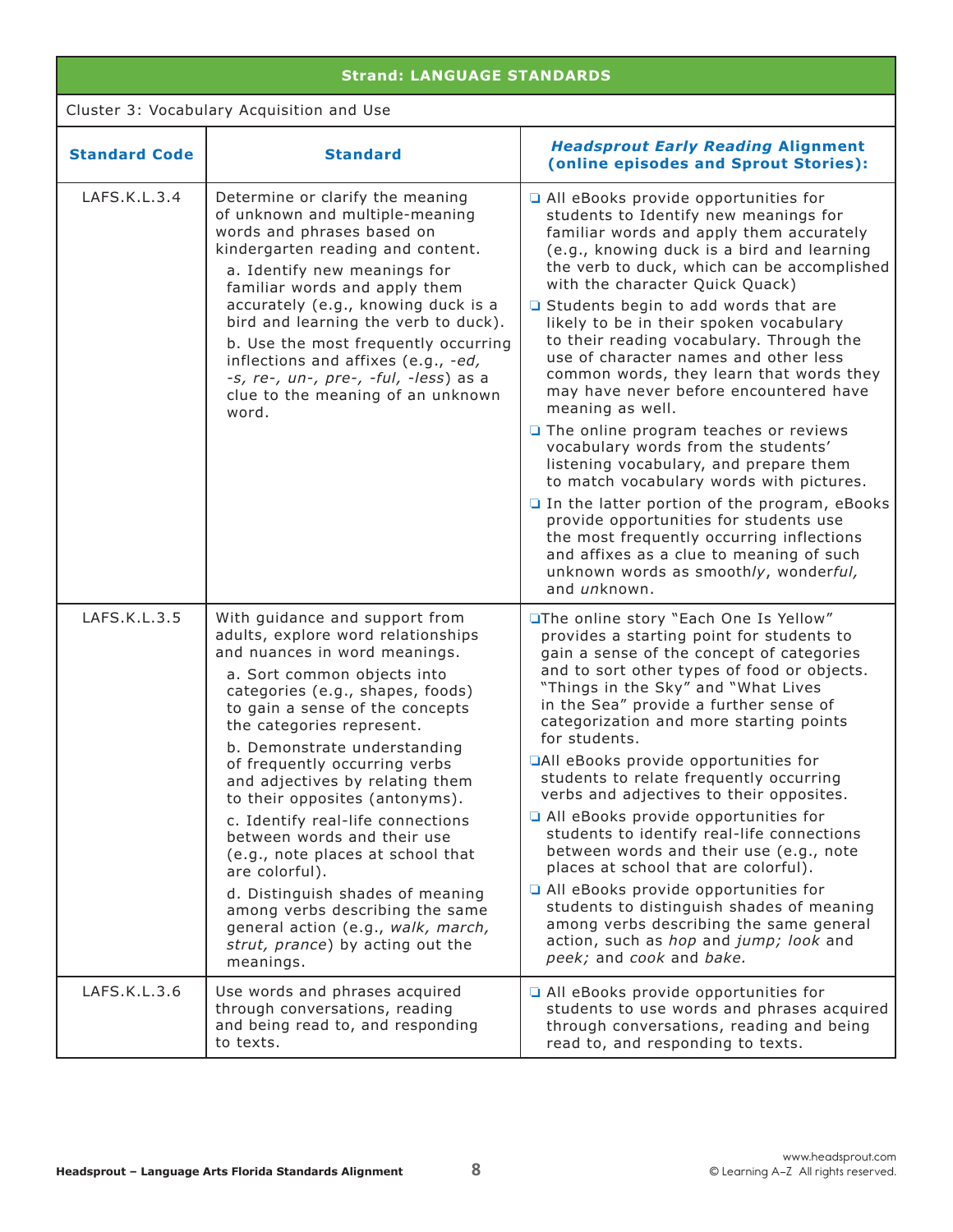# **Grade 1**

| ' Strand: READING STANDARDS FOR LITERATURE. |  |
|---------------------------------------------|--|
|---------------------------------------------|--|

Cluster 1: Key Ideas and Details

| Cluster 1: Key Ideas and Details |                                                                                                                            |                                                                                                                                                                                                                                                                                                          |
|----------------------------------|----------------------------------------------------------------------------------------------------------------------------|----------------------------------------------------------------------------------------------------------------------------------------------------------------------------------------------------------------------------------------------------------------------------------------------------------|
| <b>Standard Code</b>             | <b>Standard</b>                                                                                                            | <b>Headsprout Early Reading Alignment</b><br>(online episodes and Sprout Stories):                                                                                                                                                                                                                       |
| LAFS.1.RL.1.1                    | Ask and answer questions about key<br>details in a text.                                                                   | $\Box$ Students work with details during<br>comprehension activities at the sentence<br>and passage level.<br>All eBooks provide opportunities for<br>questions pertaining to key details<br>in a text.                                                                                                  |
| LAFS.1.RL.1.2                    | Retell familiar stories, including<br>key details, and demonstrate<br>understanding of their central<br>message or lesson. | $\Box$ Students work with details and main ideas<br>during comprehension activities at the<br>sentence and passage level.<br>All eBooks provide opportunities for<br>students to retell stories, including key<br>details, and to demonstrate understanding<br>of their central<br>message or lesson.    |
| LAFS.1.RL.1.3                    | Describe characters, settings,<br>and major events in a story,<br>using key details.                                       | □ Students read a text passage and select<br>the picture "that goes with the words,"<br>identifying characters, settings, and major<br>events in a story.<br>All eBooks provide opportunities for<br>questions pertaining to characters,<br>settings, and major events in a story,<br>using key details. |

| <b>Strand: READING STANDARDS FOR LITERATURE</b> |                                                                                                                                                         |                                                                                                                                                                                                                    |
|-------------------------------------------------|---------------------------------------------------------------------------------------------------------------------------------------------------------|--------------------------------------------------------------------------------------------------------------------------------------------------------------------------------------------------------------------|
| Cluster 2: Craft and Structure                  |                                                                                                                                                         |                                                                                                                                                                                                                    |
| <b>Standard Code</b>                            | <b>Standard</b>                                                                                                                                         | <b>Headsprout Early Reading Alignment</b><br>(online episodes and Sprout Stories):                                                                                                                                 |
| LAFS.1.RL.2.4                                   | Identify words and phrases in stories<br>or poems that suggest feelings or<br>appeal to the sense.                                                      | $\Box$ Students read poetry and stories about<br>characters' feelings, all of which provide<br>opportunities for students to identify words<br>and phrases that suggest feelings or appeal<br>to the senses.       |
| LAFS.1.RL.2.5                                   | Explain major differences between<br>books that tell stories and books that<br>give information, drawing on a wide<br>reading of a range of text types. | $\Box$ The eBooks provide opportunities for<br>students to explain major differences<br>between books that tell stories and books<br>that give information, drawing on a wide<br>reading of a range of text types. |
| LAFS.1.RL.2.6                                   | Identify who is telling the story<br>at various points in a text.                                                                                       | $\Box$ The eBooks provide opportunities for<br>students to identify who is telling the<br>story at various points in a text.                                                                                       |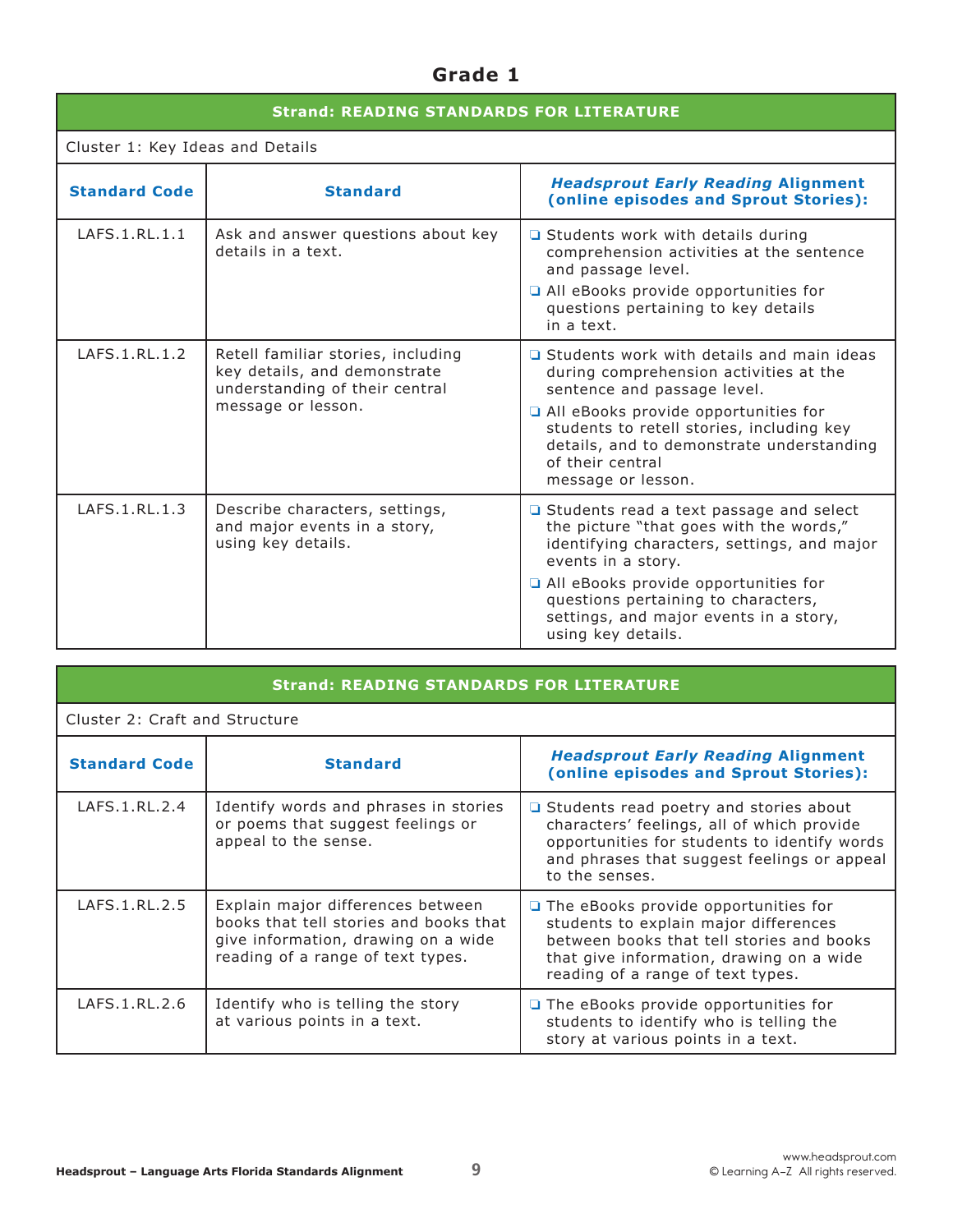## **Strand: READING STANDARDS FOR LITERATURE**

## Cluster 3: Integration of Knowledge and Ideas

| <b>Standard Code</b> | <b>Standard</b>                                                                             | <b>Headsprout Early Reading Alignment</b><br>(online episodes and Sprout Stories):                                                                                                                                                                                                         |
|----------------------|---------------------------------------------------------------------------------------------|--------------------------------------------------------------------------------------------------------------------------------------------------------------------------------------------------------------------------------------------------------------------------------------------|
| LAFS.1.RL.3.7        | Use illustrations and details in a story<br>to describe characters, settings, or<br>events. | $\Box$ Students work with illustrations and details<br>in a story during comprehension activities<br>at the sentence and passage level.<br>All eBooks provide opportunities for<br>students to use illustrations and details<br>in a story to describe characters, settings,<br>or events. |
| LAFS.1.RL.3.9        | Compare and contrast the adventures<br>and experiences of characters in<br>stories.         | $\Box$ All eBooks provide opportunities for<br>students to compare and contrast the<br>adventures and experiences of characters.<br>The depth and breadth of passage type and<br>style allow for many routes of comparison.                                                                |

| <b>Strand: READING STANDARDS FOR LITERATURE</b> |                                                                     |                                                                                                                                                                                             |  |
|-------------------------------------------------|---------------------------------------------------------------------|---------------------------------------------------------------------------------------------------------------------------------------------------------------------------------------------|--|
|                                                 | Cluster 4: Range of Reading and Level of Text Complexity            |                                                                                                                                                                                             |  |
| <b>Standard Code</b>                            | <b>Standard</b>                                                     | <b>Headsprout Early Reading Alignment</b><br>(online episodes and Sprout Stories):                                                                                                          |  |
| LAFS.1.RL.4.10                                  | With prompting and support, read<br>prose and poetry of appropriate | □ Students read narrative and poetry of<br>appropriate complexity for grade 1.                                                                                                              |  |
|                                                 | complexity for grade 1.                                             | □ Students demonstrate full text-based<br>comprehension skills by reading passages,<br>reading questions and an array of phrase<br>or sentence responses, and selecting the<br>best answer. |  |

| Strand: READING STANDARDS: FOUNDATIONAL SKILLS |  |
|------------------------------------------------|--|
|                                                |  |

Cluster 1: Print Concepts

| <b>Standard Code</b> | <b>Standard</b>                                                                                                                                                                                             | <b>Headsprout Early Reading Alignment</b><br>(online episodes and Sprout Stories):                            |
|----------------------|-------------------------------------------------------------------------------------------------------------------------------------------------------------------------------------------------------------|---------------------------------------------------------------------------------------------------------------|
| LAFS.1.RF.1.1        | Demonstrate understanding of the<br>organization and basic features of<br>print.<br>a. Recognize the distinguishing<br>features of a sentence (e.g.,<br>first word, capitalization, ending<br>punctuation). | □ Students learn sentence-building skills<br>involving first word, capitalization, and<br>ending punctuation. |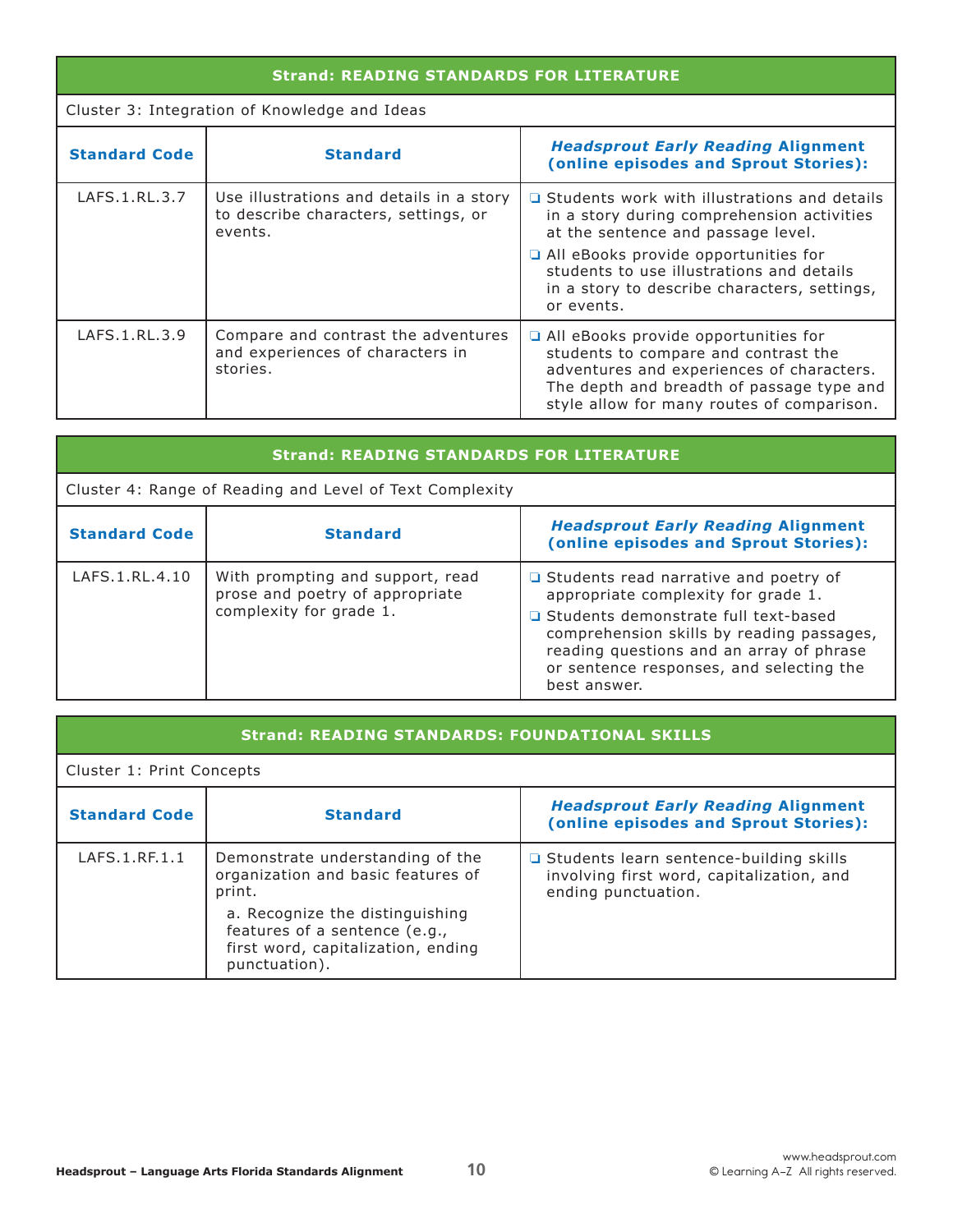## Cluster 2: Phonological Awareness

| <b>Standard Code</b> | <b>Standard</b>                                                                                                                                                                                                                                                                                                                                                                                                                                                                                                                     | <b>Headsprout Early Reading Alignment</b><br>(online episodes and Sprout Stories):                                                                                                                                                                                                                                                                                                                                                                                                                                                                                                                                                                                                                                                                                                                                                                                                                                                                                                                                                                                                                                                                                                                                                                                                                                                                                                                                                                                                                                                                                                                                                                                                                                        |
|----------------------|-------------------------------------------------------------------------------------------------------------------------------------------------------------------------------------------------------------------------------------------------------------------------------------------------------------------------------------------------------------------------------------------------------------------------------------------------------------------------------------------------------------------------------------|---------------------------------------------------------------------------------------------------------------------------------------------------------------------------------------------------------------------------------------------------------------------------------------------------------------------------------------------------------------------------------------------------------------------------------------------------------------------------------------------------------------------------------------------------------------------------------------------------------------------------------------------------------------------------------------------------------------------------------------------------------------------------------------------------------------------------------------------------------------------------------------------------------------------------------------------------------------------------------------------------------------------------------------------------------------------------------------------------------------------------------------------------------------------------------------------------------------------------------------------------------------------------------------------------------------------------------------------------------------------------------------------------------------------------------------------------------------------------------------------------------------------------------------------------------------------------------------------------------------------------------------------------------------------------------------------------------------------------|
| LAFS.1.RF.2.2        | Demonstrate understanding<br>of spoken words, syllables,<br>and sounds (phonemes).<br>a. Distinguish long from short vowel<br>sounds in spoken single-syllable<br>words.<br>b. Orally produce single-syllable<br>words by blending sounds<br>(phonemes), including consonant<br>blends.<br>c. Isolate and pronounce initial,<br>medial vowel, and final sounds<br>(phonemes) in spoken single-<br>syllable words.<br>d. Segment spoken single-syllable<br>words into their complete<br>sequence of individual sounds<br>(phonemes). | Students learn 94 carefully chosen<br>phonetic elements to maximize a learner's<br>decoding repertoire.<br>□ Students have multiple opportunities to<br>recognize single words with common short<br>and long vowel sound spelling patterns,<br>and identify and read words from common<br>word families.<br>$\Box$ Instruction in phonics and phonemic<br>awareness occurs throughout Headsprout<br>Early Reading as students put sounds<br>together, hear sounds slowly blended, say<br>sounds slowly blended, hear the sounds<br>said fast as whole words, and eventually<br>say the words fast themselves. Students<br>not only identify and say the sounds letters<br>make, both independently and as blended<br>units, but also listen to and identify the<br>sounds they say, a critical step in auditory<br>and phonemic awareness. Students also<br>segment single real and nonsense words<br>into separate sounds (phonemes) and<br>blend multiple sounds (phonemes)<br>into real or nonsense words.<br>□ Students find that sounds can be combined<br>to make meaningful units of phonemic<br>information.<br>□ Students discover that some sounds can<br>have other sounds inside them and that<br>sound units can be combined to make new<br>sounds.<br>□ Headsprout teaches that words can begin<br>or end with the same sound and the<br>recognition that words can be broken<br>down into onsets and rimes (including<br>vocal production of the above). Students<br>first build words by selecting sounds<br>(some words share common first or last<br>sounds), later producing those words<br>and matching their production to a<br>sample, and finally saying those words<br>in the context of a story. |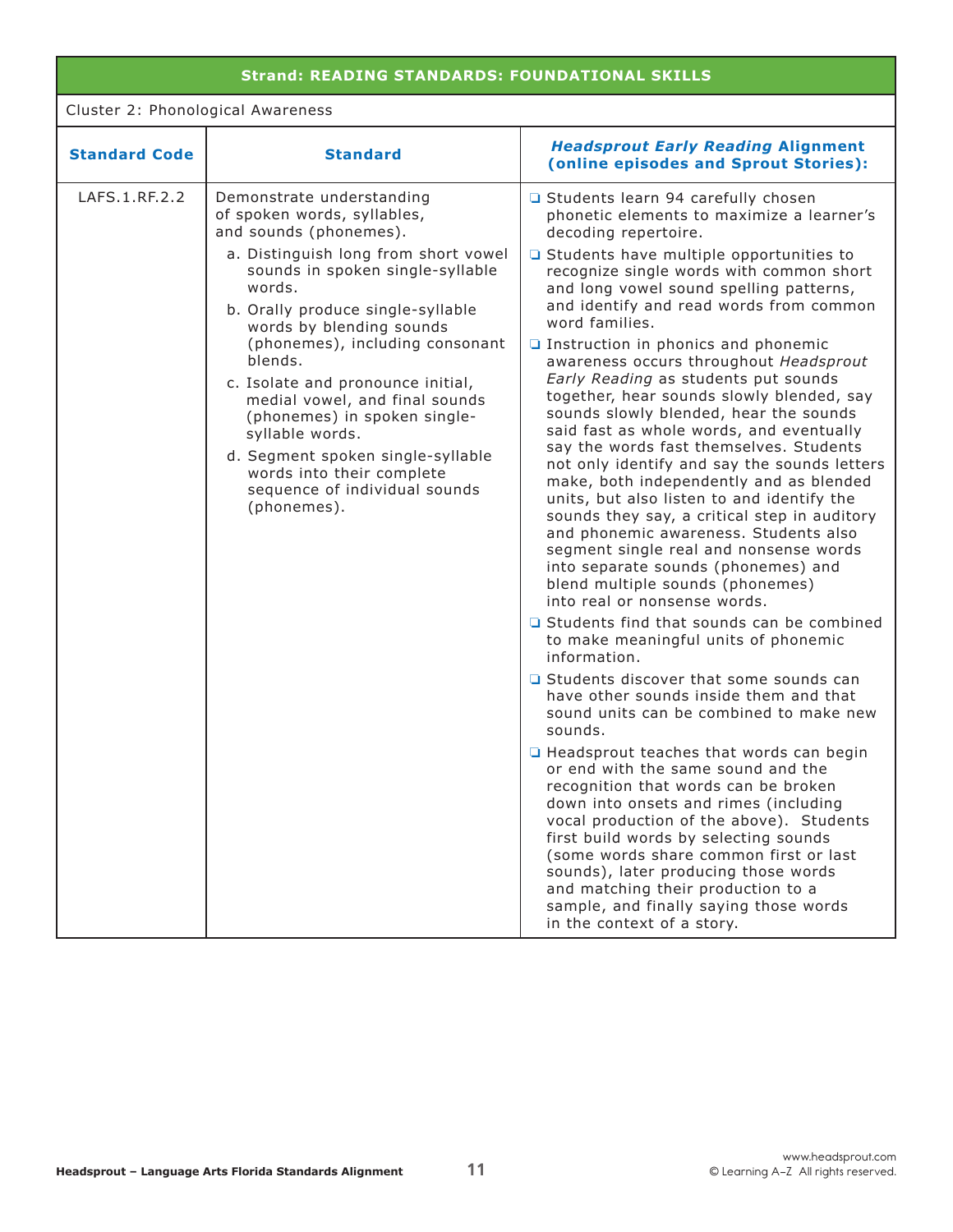Cluster 3: Phonics and Word Recognition

| <b>Standard Code</b> | <b>Standard</b>                                                                                                                                                                                                                                                                                                                                                                                                                                                                                                                                                                                                                                                                                    | <b>Headsprout Early Reading Alignment</b><br>(online episodes and Sprout Stories):                                                                                                                                                                                                                                                                                                                                                                                                                                                                                                                                                                                                                                                                                                                                                                                                                                                                                                                                                                                                                                                                                                                                                                                                                                                                                                                                                                                                                                                                                                                                                                                                                                                                                                         |
|----------------------|----------------------------------------------------------------------------------------------------------------------------------------------------------------------------------------------------------------------------------------------------------------------------------------------------------------------------------------------------------------------------------------------------------------------------------------------------------------------------------------------------------------------------------------------------------------------------------------------------------------------------------------------------------------------------------------------------|--------------------------------------------------------------------------------------------------------------------------------------------------------------------------------------------------------------------------------------------------------------------------------------------------------------------------------------------------------------------------------------------------------------------------------------------------------------------------------------------------------------------------------------------------------------------------------------------------------------------------------------------------------------------------------------------------------------------------------------------------------------------------------------------------------------------------------------------------------------------------------------------------------------------------------------------------------------------------------------------------------------------------------------------------------------------------------------------------------------------------------------------------------------------------------------------------------------------------------------------------------------------------------------------------------------------------------------------------------------------------------------------------------------------------------------------------------------------------------------------------------------------------------------------------------------------------------------------------------------------------------------------------------------------------------------------------------------------------------------------------------------------------------------------|
| LAFS.1.RF.3.3        | Know and apply grade-level phonics<br>and word analysis skills in decoding<br>words.<br>a. Know the spelling-sound<br>correspondences for common<br>consonant digraphs.<br>b. Decode regularly spelled<br>one-syllable words.<br>c. Know final -e and common<br>vowel team conventions for<br>representing long vowel sounds.<br>d. Use knowledge that every<br>syllable must have a vowel<br>sound to determine the number<br>of syllables in a printed word.<br>e. Decode two-syllable words<br>following basic patterns by<br>breaking the words into<br>syllables.<br>f. Read words with inflectional<br>endings.<br>g. Recognize and read grade-<br>appropriate irregularly spelled<br>words. | Headsprout:<br>1. Teaches the speech sound represented by<br>a letter or letter combination, including<br>common consonant digraphs, and ensures<br>recognition even against similar letters.<br>2. Provides practice in recognizing these<br>sound-print relationships within words.<br>3. Teaches seeing letters and saying sounds,<br>independently confirming the letter sounds<br>by finding the match.<br>4. Teaches how to sound out words,<br>including two-syllable words and words<br>with inflectional endings, by blending<br>printed sounds together from left to right,<br>and saying the sounds fast, as words,<br>ultimately fading all visual and auditory<br>prompts.<br>5. Teaches several sound units with<br>consistent pronunciations. Sounds taught<br>in the first half of the program maintain<br>the pronunciation taught in at least 85%<br>of common words. Students learn units<br>such as 'an', 'out', 'ate' and 'at' and<br>practice identifying and saying these<br>units in the context of multiple words.<br>□ Students have multiple opportunities to<br>recognize single syllable words with common<br>short and long vowel sound spelling<br>patterns, and identify and read words from<br>common word families.<br>□ Headsprout teaches "ing"; "ed"; "es" and<br>"est". Students practice these within a variety<br>of words, such as "pouted"; "talking";<br>"wanted"; "biggest"; "cakes"; "bringing";<br>and many others.<br>□ Headsprout teaches many common sight<br>words, including "the"; "said"; "could";<br>"would"; "should"; "come"; "are"; "one";<br>"two", "does", and others.<br>□ Headsprout teaches students a strategy<br>called "ballparking" to help students figure<br>out words that are slightly irregular, such<br>as "work". |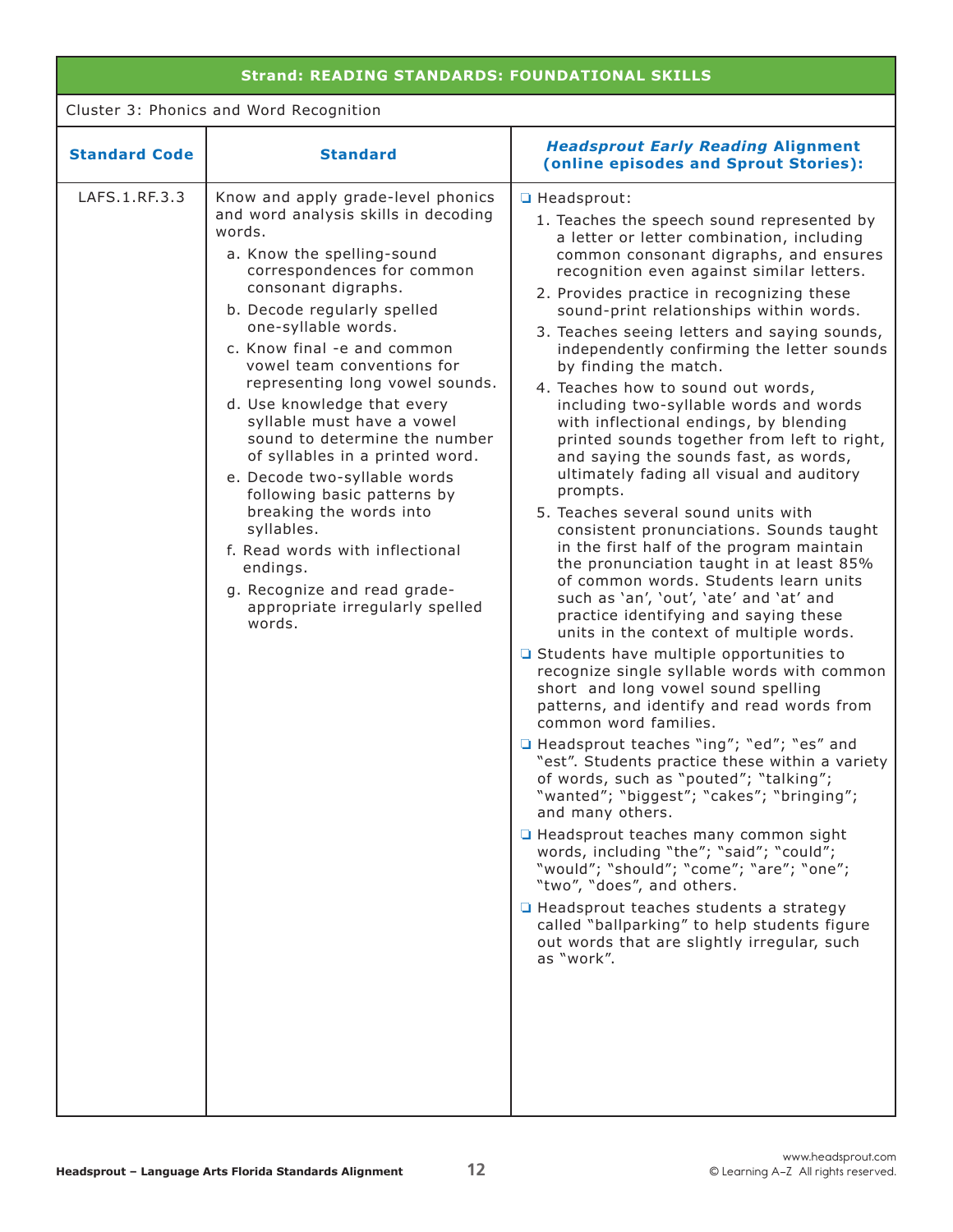## Cluster 4: Fluency

| <b>Standard Code</b> | <b>Standard</b>                                                                                                                                                                                                                                                                                                                                                        | <b>Headsprout Early Reading Alignment</b><br>(online episodes and Sprout Stories):                                                                                                                                                                                                                                                                                                                                                                                                                                                                                                                                                                                                                                                                                                                                                                                                                                                                                                                                                                                                        |
|----------------------|------------------------------------------------------------------------------------------------------------------------------------------------------------------------------------------------------------------------------------------------------------------------------------------------------------------------------------------------------------------------|-------------------------------------------------------------------------------------------------------------------------------------------------------------------------------------------------------------------------------------------------------------------------------------------------------------------------------------------------------------------------------------------------------------------------------------------------------------------------------------------------------------------------------------------------------------------------------------------------------------------------------------------------------------------------------------------------------------------------------------------------------------------------------------------------------------------------------------------------------------------------------------------------------------------------------------------------------------------------------------------------------------------------------------------------------------------------------------------|
| LAFS.1.RF.4.4        | Read with sufficient accuracy and<br>fluency to support comprehension.<br>a. Read on-level text with purpose<br>and understanding.<br>b. Read on-level text orally with<br>accuracy, appropriate rate,<br>and expression on successive<br>readings.<br>c. Use context to confirm or self-<br>correct word recognition and<br>understanding, rereading as<br>necessary. | □ Headsprout Early Reading includes specially<br>designed fluency exercises at the sound<br>and word level, as well as at the sentence<br>and passage level. Fluency exercises at<br>the sound and word level include finding<br>sounds within words, saying sounds, and<br>saying words.<br>□ Students recognize and fluently read high<br>frequency sight words (e.g., the, a, I, he,<br>she, and, out, is, could, would, should,<br>come, are, has, have, in, said, wants, on,<br>who, what, why, because).<br>□ Students build oral reading fluency by<br>repeated readings of passages that<br>gradually increase in difficulty. The narrator<br>models appropriate pace and intonation,<br>while students do repeated readings of<br>familiar and unfamiliar passages to build<br>reading rates.<br>□ Benchmark Reading Assessments<br>(conducted as part of Headsprout Early<br>Reading) provide the opportunity for<br>teachers to record oral reading rate.<br>□ Students learn to be their own listeners<br>by matching their reading to a sample<br>as well as familiar words. |

| <b>Strand: READING STANDARDS FOR INFORMATIONAL TEXT</b> |                                                          |                                                                                                                                                                                                                                                  |
|---------------------------------------------------------|----------------------------------------------------------|--------------------------------------------------------------------------------------------------------------------------------------------------------------------------------------------------------------------------------------------------|
| Cluster 1: Key Ideas and Details                        |                                                          |                                                                                                                                                                                                                                                  |
| <b>Standard Code</b>                                    | <b>Standard</b>                                          | <b>Headsprout Early Reading Alignment</b><br>(online episodes and Sprout Stories):                                                                                                                                                               |
| LAFS.1.RI.1.1                                           | Ask and answer questions about key<br>details in a text. | $\Box$ Students work with key details during<br>comprehension activities at the sentence<br>and passage level for informational text.<br>All informational eBooks provide<br>opportunities for questions pertaining<br>to key details in a text. |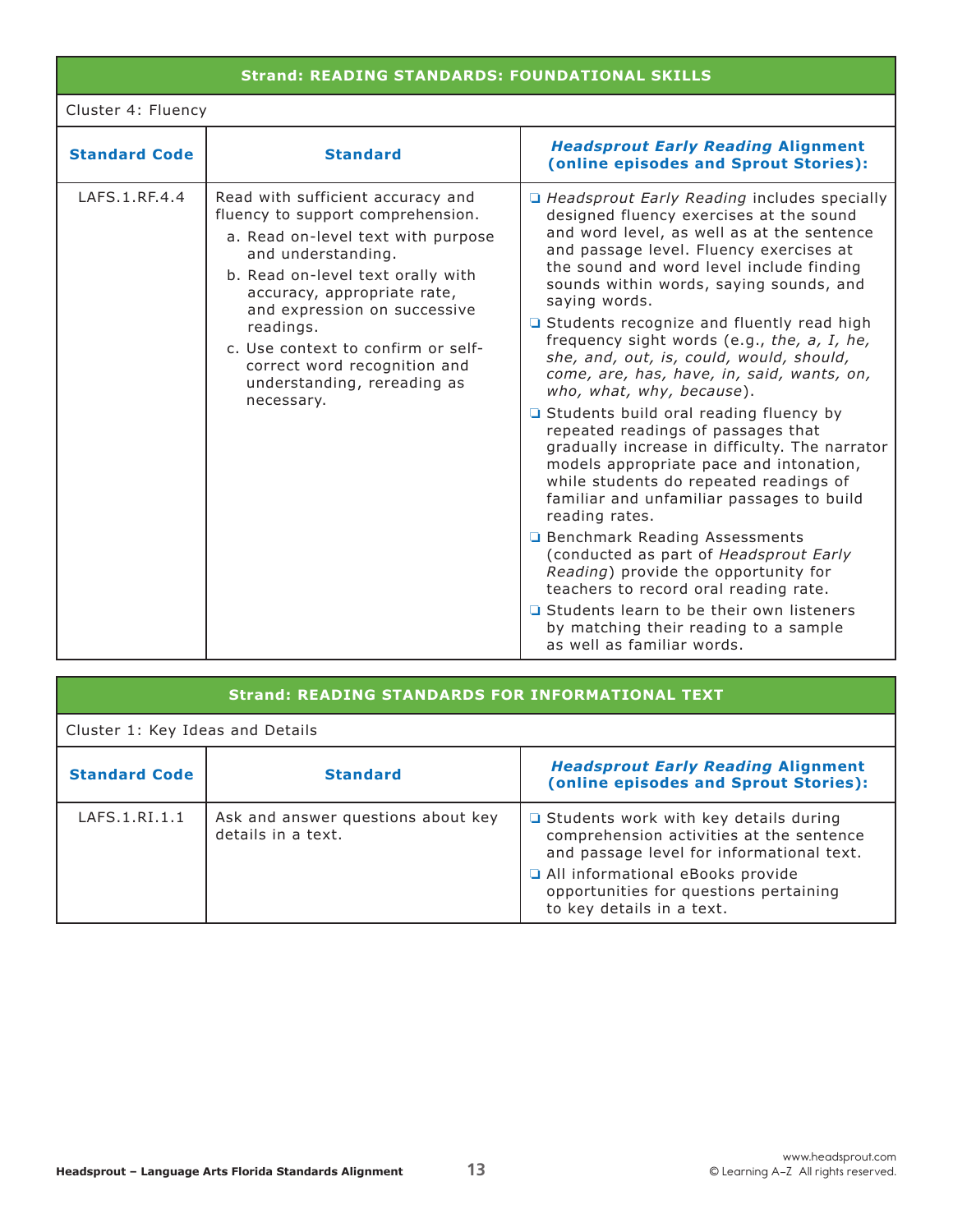| LAFS.1.RI.1.2 | Identify the main topic and retell key<br>details of a text.                                              | $\Box$ Students work with details and main ideas<br>during comprehension activities at the<br>sentence and passage level.<br>The Sprout Stories include illustrated<br>expository texts on topics including space<br>(Mars, the Fourth Planet), sea life (What<br>Lives in the Sea?), and others. These<br>stories provide opportunities for students<br>to retell key details of a text. |
|---------------|-----------------------------------------------------------------------------------------------------------|-------------------------------------------------------------------------------------------------------------------------------------------------------------------------------------------------------------------------------------------------------------------------------------------------------------------------------------------------------------------------------------------|
| LAFS.1.RI.1.3 | Describe the connection between two<br>individuals, events, ideas, or pieces<br>of information in a text. | All informational eBooks provide<br>opportunities for students to describe<br>the connection between two individuals,<br>events, ideas, or pieces of information<br>in a text.                                                                                                                                                                                                            |

## Cluster 2: Craft and Structure

| <b>Standard Code</b> | <b>Standard</b>                                                                                                                       | <b>Headsprout Early Reading Alignment</b><br>(online episodes and Sprout Stories):                                                                                                                      |
|----------------------|---------------------------------------------------------------------------------------------------------------------------------------|---------------------------------------------------------------------------------------------------------------------------------------------------------------------------------------------------------|
| LAFS.1.RI.2.4        | Ask and answer questions to help<br>determine or clarify the meaning<br>of words and phrases in a text.                               | $\Box$ In the latter portion of the program, eBooks<br>provide opportunities for students to ask<br>and answer questions to help determine or<br>clarify the meaning of words and phrases<br>in a text. |
| LAFS.1.RI.2.6        | Distinguish between information<br>provided by pictures or other<br>illustrations and information provided<br>by the words in a text. | All informational eBooks provide<br>opportunities for students to distinguish<br>between information provided by pictures<br>or other illustrations and information<br>provided by the words in a text. |

#### **Strand: READING STANDARDS FOR INFORMATIONAL TEXT**

Cluster 3: Integration of Knowledge and Ideas

| <b>Standard Code</b> | <b>Standard</b>                                                           | <b>Headsprout Early Reading Alignment</b><br>(online episodes and Sprout Stories):                                                          |
|----------------------|---------------------------------------------------------------------------|---------------------------------------------------------------------------------------------------------------------------------------------|
| LAFS.1.RI.3.7        | Use the illustrations and details<br>in a text to describe its key ideas. | All informational eBooks provide<br>opportunities for students use the<br>illustrations and details in a text<br>to describe its key ideas. |
| LAFS.1.RI.3.8        | Identify the reasons an author gives<br>to support points in a text.      | All informational eBooks provide<br>opportunities for students to identify the<br>reasons an author gives to support points<br>in a text.   |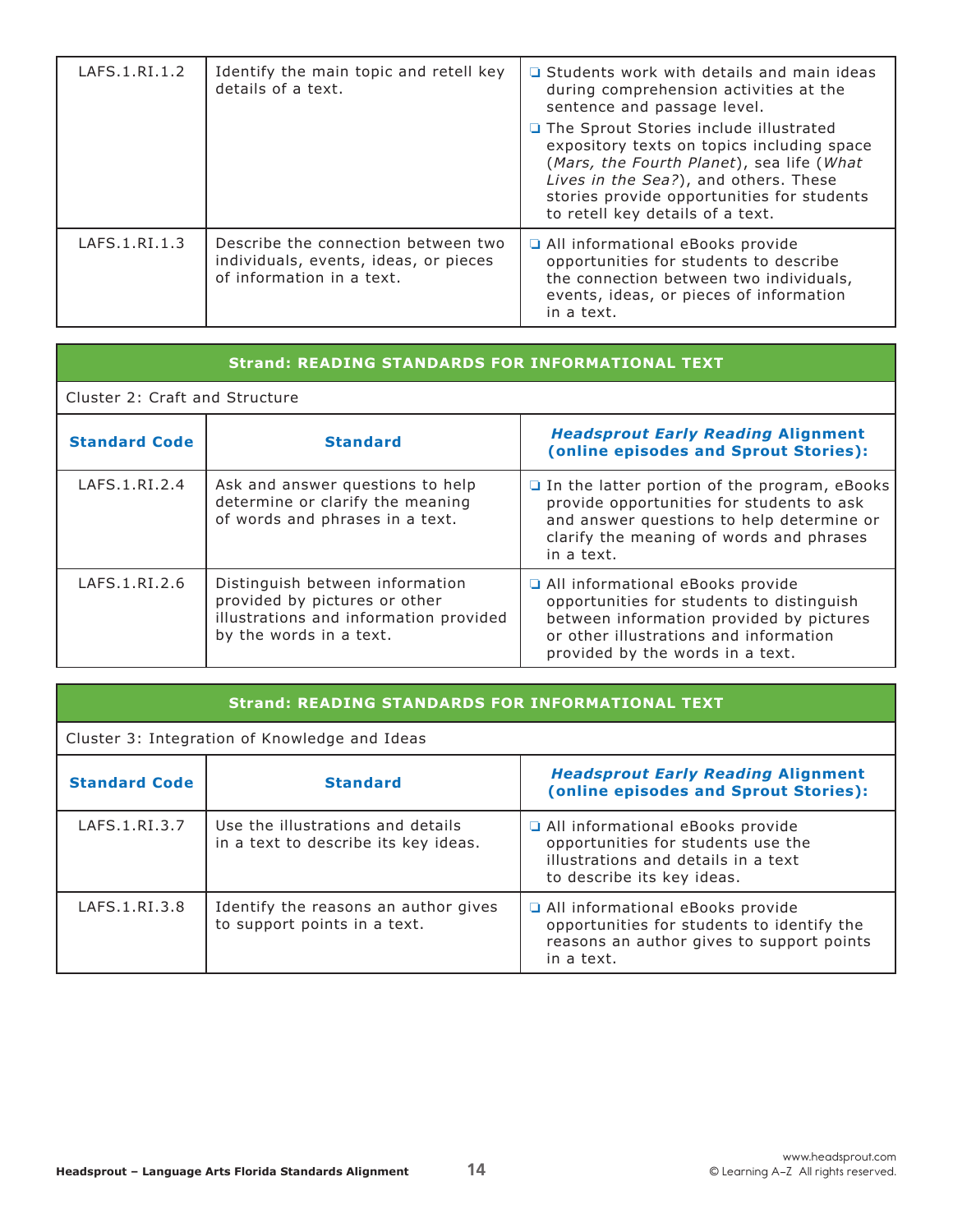| <b>Strand: READING STANDARDS FOR INFORMATIONAL TEXT</b> |  |
|---------------------------------------------------------|--|
|                                                         |  |

| Cluster 4: Range of Reading and Level of Text Complexity |                                                                                               |                                                                                                                                                                  |
|----------------------------------------------------------|-----------------------------------------------------------------------------------------------|------------------------------------------------------------------------------------------------------------------------------------------------------------------|
| <b>Standard Code</b>                                     | <b>Standard</b>                                                                               | <b>Headsprout Early Reading Alignment</b><br>(online episodes and Sprout Stories):                                                                               |
| LAFS.1.RI.4.10                                           | With prompting and support, read<br>informational texts appropriately<br>complex for grade 1. | All informational eBooks provide<br>opportunities for students to read, with<br>prompting and support, informational<br>texts appropriately complex for grade 1. |

| <b>Strand: LANGUAGE STANDARDS</b> |                                                                                                                                                                                     |                                                                                                                                                                                                                                                                                                                                                                                           |  |
|-----------------------------------|-------------------------------------------------------------------------------------------------------------------------------------------------------------------------------------|-------------------------------------------------------------------------------------------------------------------------------------------------------------------------------------------------------------------------------------------------------------------------------------------------------------------------------------------------------------------------------------------|--|
|                                   | Cluster 3: Vocabulary Acquisition and Use                                                                                                                                           |                                                                                                                                                                                                                                                                                                                                                                                           |  |
| <b>Standard Code</b>              | <b>Standard</b>                                                                                                                                                                     | <b>Headsprout Early Reading Alignment</b><br>(online episodes and Sprout Stories):                                                                                                                                                                                                                                                                                                        |  |
| LAFS.1.L.3.4                      | Determine or clarify the meaning<br>of unknown and multiple-meaning<br>words and phrases based on grade 1<br>reading and content, choosing flexibly<br>from an array of strategies. | □ Headsprout teaches picture review and<br>related comprehension skills by having<br>students fill in the blank with words that<br>best describe what is happening in the<br>picture.                                                                                                                                                                                                     |  |
|                                   | a. Use sentence-level context<br>as a clue to the meaning of<br>a word or phrase.<br>b. Use frequently occurring affixes<br>as a clue to the meaning of a<br>word.                  | □ Students practice more inferential<br>comprehension skills by reading familiar<br>passages, listening to various types of<br>comprehension questions, and selecting<br>the picture that best answers the auditory<br>question.                                                                                                                                                          |  |
|                                   | c. Identify frequently occurring<br>root words (e.g., look) and their<br>inflectional forms (e.g., looks,<br>looked, looking).                                                      | □ Students demonstrate full text-based<br>comprehension skills by reading passages,<br>reading questions and an array of phrase<br>or sentence responses, and selecting the<br>best answer.                                                                                                                                                                                               |  |
|                                   |                                                                                                                                                                                     | $\Box$ Headsprout integrates working with<br>words based on meaning and grammatical<br>structure in the context of sentence<br>construction and meaning. For example,<br>students 'construct meaning' by creating<br>their own sentence that is then animated<br>to reflect the meaning of the sentence.<br>Students also create sentences based upon<br>the meaning implied in pictures. |  |
|                                   |                                                                                                                                                                                     | Headsprout Early Reading eBooks provide<br>opportunities for students to use frequently<br>occurring affixes as a clue to the meaning<br>of a word and to identify frequently<br>occurring root words (e.g., look) and their<br>inflectional forms (e.g., looks, looked,<br>looking).                                                                                                     |  |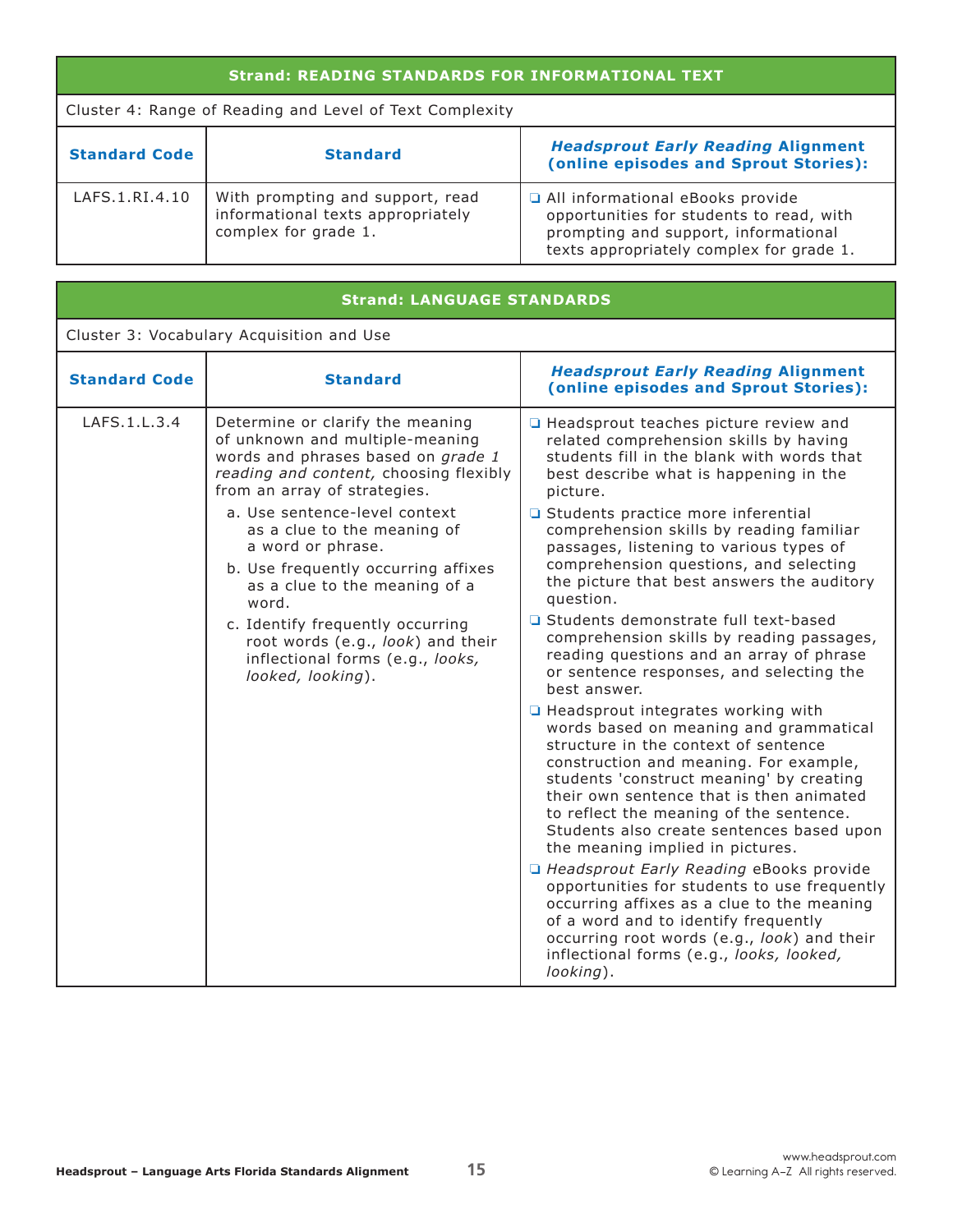| LAFS.1.L.3.5 | With guidance and support from<br>adults, demonstrate understanding,<br>word relationships and nuances in<br>word meanings.<br>a. Sort words into categories (e.g.,<br>colors, clothing) to gain a sense<br>of the concepts the categories<br>represent.<br>b. Define words by category and by<br>one or more key attributes (e.g.,<br>a duck is a bird that swims; a<br>tiger is a large cat with stripes).<br>c. Identify real-life connections<br>between words and their use<br>(e.g., note places at home that<br>are cozy).<br>d. Distinguish shades of meaning<br>among verbs differing in manner<br>(e.g., look, peek, glance, stare,<br>glare, scowl) and adjectives<br>differing in intensity (e.g., large,<br>gigantic) by defining or choosing<br>them or by acting out the<br>meanings. | □ The online story "Each One Is Yellow"<br>provides a starting point for students to<br>sort words into categories (e.g., colors,<br>clothing) to gain a sense of the concepts<br>the categories represent. "Things in the<br>Sky" and "What Lives in the Sea" provide<br>a further sense of categorization and more<br>starting points for students. All of these<br>stories allow students to define words by<br>category and by one or more key attributes<br>(e.g., a duck is a bird that swims; a tiger<br>is a large cat with stripes).<br>All eBooks provide opportunities for<br>students to identify real-life connections<br>between words and their use (e.g., note<br>places at home that are cozy).<br>All eBooks provide opportunities for<br>students to distinguish shades of meaning<br>among verbs differing in manner (e.g.,<br>look, peek, glance, stare, glare, scowl)<br>and adjectives differing in intensity (e.g.,<br>large, gigantic) by defining or choosing<br>them or by acting out the meanings. |
|--------------|------------------------------------------------------------------------------------------------------------------------------------------------------------------------------------------------------------------------------------------------------------------------------------------------------------------------------------------------------------------------------------------------------------------------------------------------------------------------------------------------------------------------------------------------------------------------------------------------------------------------------------------------------------------------------------------------------------------------------------------------------------------------------------------------------|--------------------------------------------------------------------------------------------------------------------------------------------------------------------------------------------------------------------------------------------------------------------------------------------------------------------------------------------------------------------------------------------------------------------------------------------------------------------------------------------------------------------------------------------------------------------------------------------------------------------------------------------------------------------------------------------------------------------------------------------------------------------------------------------------------------------------------------------------------------------------------------------------------------------------------------------------------------------------------------------------------------------------------|
| LAFS.1.L.3.6 | Use words and phrases acquired<br>through conversations, reading and<br>being read to, and responding to<br>texts, including using frequently<br>occurring conjunctions to signal<br>simple relationships (e.g., I named<br>my hamster Nibblet because she<br>nibbles too much because she likes<br>that).                                                                                                                                                                                                                                                                                                                                                                                                                                                                                           | All eBooks provide opportunities for<br>students to use words acquired through<br>reading and responding to texts, including<br>using frequently occurring conjunctions<br>(and, or, but) to signal simple relationships<br>(e.g., I named my hamster Nibblet because<br>she nibbles too much because she likes<br>that).                                                                                                                                                                                                                                                                                                                                                                                                                                                                                                                                                                                                                                                                                                      |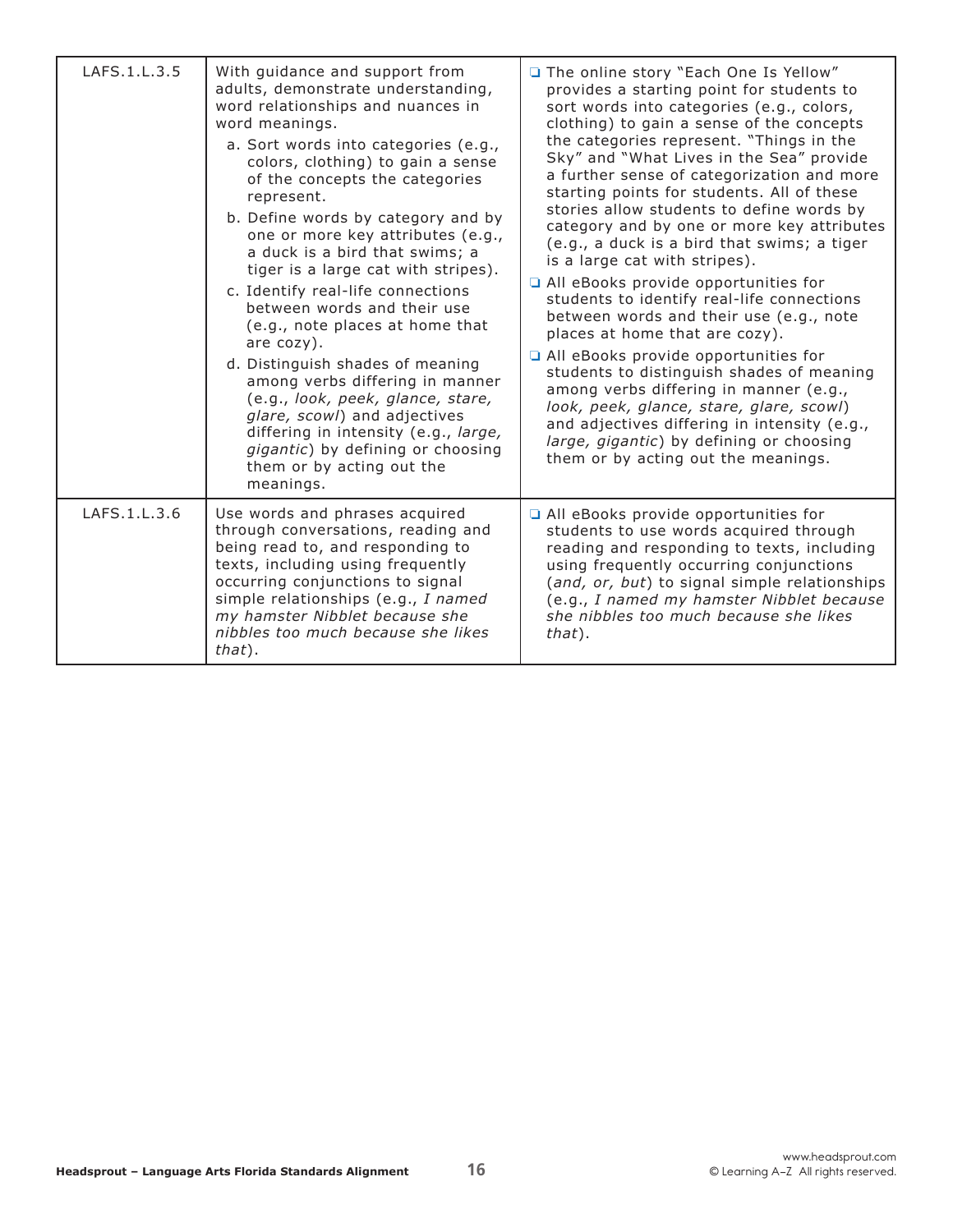# **Grade 2**

## **Strand: READING STANDARDS FOR LITERATURE**

Cluster 1: Key Ideas and Details

| <b>Standard Code</b> | <b>Standard</b>                                                                                                                          | <b>Headsprout Early Reading Alignment</b>                                                                                                                                                                                                                  |
|----------------------|------------------------------------------------------------------------------------------------------------------------------------------|------------------------------------------------------------------------------------------------------------------------------------------------------------------------------------------------------------------------------------------------------------|
| LAFS.2.RL.1.1        | Ask and answer such questions as<br>who, what, where, when, why, and<br>how to demonstrate understanding<br>of key details<br>in a text. | $\Box$ Students work with such questions as<br>who, what, where, when, why, and how,<br>demonstrating understanding of key details<br>in a text, from the initial episode onward.                                                                          |
| LAFS. 2. RL. 1.3     | Describe how characters in a story<br>respond to major events and<br>challenges.                                                         | $\Box$ Comprehension questions ask students to<br>describe how characters in a story respond<br>to major events and challenges.<br>□ Students answer many questions focusing<br>on problem/conflict, resolution of conflict,<br>rising action, and climax. |

| <b>Strand: READING STANDARDS FOR LITERATURE</b> |                                                                                                                                                                     |                                                                                                                                                                                                                                                                                                                                             |
|-------------------------------------------------|---------------------------------------------------------------------------------------------------------------------------------------------------------------------|---------------------------------------------------------------------------------------------------------------------------------------------------------------------------------------------------------------------------------------------------------------------------------------------------------------------------------------------|
| Cluster 2: Craft and Structure                  |                                                                                                                                                                     |                                                                                                                                                                                                                                                                                                                                             |
| <b>Standard Code</b>                            | <b>Standard</b>                                                                                                                                                     | <b>Headsprout Early Reading Alignment</b>                                                                                                                                                                                                                                                                                                   |
| LAFS.2.RL.2.4                                   | Describe how words and phrases<br>(e.g., regular beats, alliteration,<br>rhymes, repeated lines) supply<br>rhythm and meaning in a story,<br>poem, or song.         | □ Students read about rhyme and read<br>poems that rhyme. These poems also<br>employ figurative language, poetic devices,<br>alliteration, and repeated lines, all available<br>to the teacher for use in identification. Many<br>opportunities exist for teachers to engage<br>students in further discussions about<br>literary elements. |
| LAFS.2.RL.2.5                                   | Describe the overall structure of a<br>story, including describing how the<br>beginning introduces the story and<br>the ending concludes the action.                | $\Box$ n/a                                                                                                                                                                                                                                                                                                                                  |
| LAFS.2.RL.2.6                                   | Acknowledge differences in the points<br>of view of characters, including by<br>speaking in a different voice for each<br>character when reading dialogue<br>aloud. | $\Box$ Comprehension questions ask students to<br>acknowledge differences in the points of<br>view of characters and animated versions<br>of the stories, where each character has<br>his or her own voice, provide opportunities<br>for students to acknowledge character<br>point of view.                                                |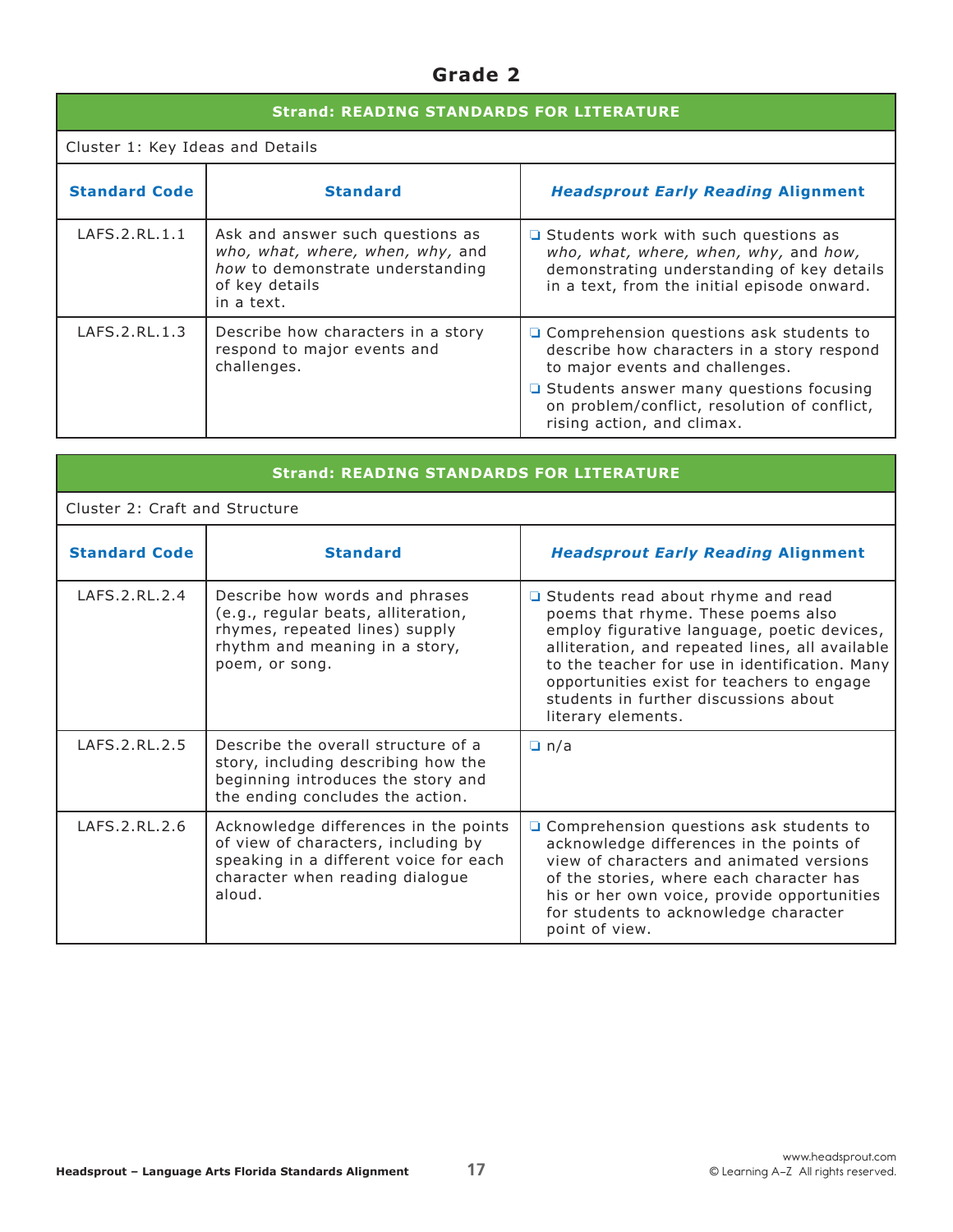| <b>Strand: READING STANDARDS FOR LITERATURE</b> |                                                                                                                                                                  |                                                                                                                                                                                                                                                                                                                                                                                                                                                                                                                                                                                                                                                                                                                                                                                                                                                                                                     |
|-------------------------------------------------|------------------------------------------------------------------------------------------------------------------------------------------------------------------|-----------------------------------------------------------------------------------------------------------------------------------------------------------------------------------------------------------------------------------------------------------------------------------------------------------------------------------------------------------------------------------------------------------------------------------------------------------------------------------------------------------------------------------------------------------------------------------------------------------------------------------------------------------------------------------------------------------------------------------------------------------------------------------------------------------------------------------------------------------------------------------------------------|
|                                                 | Cluster 3: Integration of Knowledge and Ideas                                                                                                                    |                                                                                                                                                                                                                                                                                                                                                                                                                                                                                                                                                                                                                                                                                                                                                                                                                                                                                                     |
| <b>Standard Code</b>                            | <b>Standard</b>                                                                                                                                                  | <b>Headsprout Early Reading Alignment</b>                                                                                                                                                                                                                                                                                                                                                                                                                                                                                                                                                                                                                                                                                                                                                                                                                                                           |
| LAFS.2.RL.3.7                                   | Use information gained from the<br>illustrations and words in a print<br>or digital text to demonstrate<br>understanding of its characters,<br>setting, or plot. | □ Students work with illustrations and words<br>in a digital text during comprehension<br>activities at the sentence and passage<br>level.<br>$\Box$ The four chapter stories, six stand-alone<br>narratives and three poems students read<br>provide a wide range of literary elements<br>such as plot, characters (both real and<br>imaginary), setting, and theme. While<br>reading these varied stories, students<br>answer many questions focusing on<br>problem/conflict, resolution of conflict,<br>rising action, and climax. Students make<br>inferences about character's feelings,<br>motivations, and the probability of<br>future actions based on clues in the text<br>regarding character attributes, events, and<br>actions. The broad range of characters in<br>the program gives the students a good deal<br>of exposure in assessing the nature and<br>motivation of characters. |

| <b>Strand: READING STANDARDS FOR LITERATURE</b> |                                                                                                                                                                                                                    |                                                                                                                                                                                                                                                                                                                                                                                                                       |
|-------------------------------------------------|--------------------------------------------------------------------------------------------------------------------------------------------------------------------------------------------------------------------|-----------------------------------------------------------------------------------------------------------------------------------------------------------------------------------------------------------------------------------------------------------------------------------------------------------------------------------------------------------------------------------------------------------------------|
|                                                 | Cluster 4: Range of Reading and Level of Text Complexity                                                                                                                                                           |                                                                                                                                                                                                                                                                                                                                                                                                                       |
| <b>Standard Code</b>                            | <b>Standard</b>                                                                                                                                                                                                    | <b>Headsprout Early Reading Alignment</b>                                                                                                                                                                                                                                                                                                                                                                             |
| LAFS.2.RL.4.10                                  | By the end of the year, read and<br>comprehend literature, including<br>stories and poetry, in the grades 2-3<br>text complexity band proficiently,<br>with scaffolding as needed at the high<br>end of the range. | $\Box$ The four chapter stories, six stand-alone<br>narratives and three poems students read<br>provide a wide range of opportunities<br>for students to read and comprehend<br>literature.<br>$\Box$ The program features such scaffolding<br>as its proprietary vocabulary-acquisition<br>system and an in-text glossary allowing<br>students to click on additional words and<br>hear them pronounced and defined. |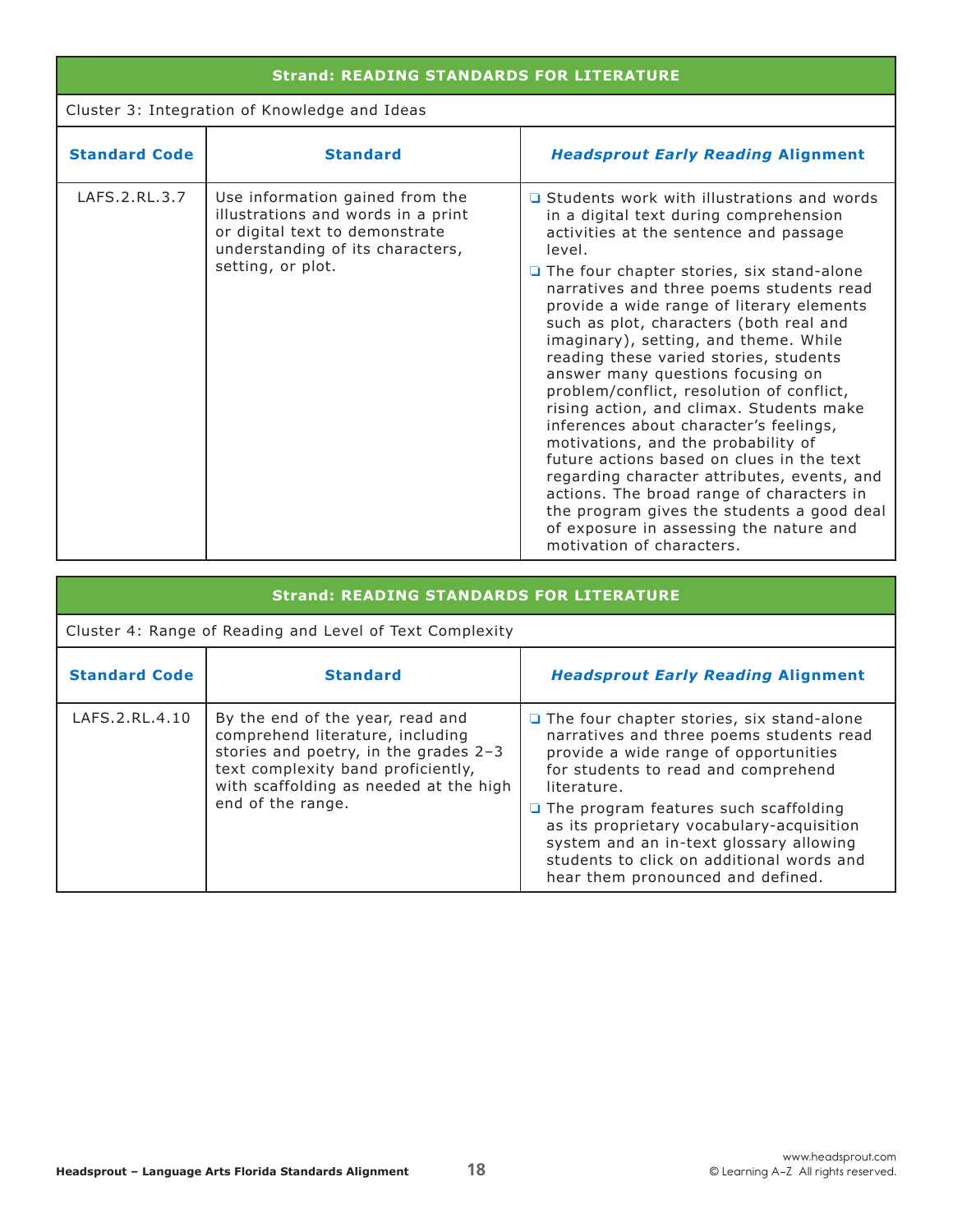Cluster 3: Phonics and Word Recognition

| <b>Standard Code</b> | <b>Standard</b>                                                                                                                                                                                                                                                                                                                                                                                                                                                                                                                                                                | <b>Headsprout Early Reading Alignment</b>                                                                                                                                                                                                                                                                                                                                                                                                                                                                                                                                                                                                                                                                                                                                                                                                                                                                                                                                                                                                                                                                                                          |
|----------------------|--------------------------------------------------------------------------------------------------------------------------------------------------------------------------------------------------------------------------------------------------------------------------------------------------------------------------------------------------------------------------------------------------------------------------------------------------------------------------------------------------------------------------------------------------------------------------------|----------------------------------------------------------------------------------------------------------------------------------------------------------------------------------------------------------------------------------------------------------------------------------------------------------------------------------------------------------------------------------------------------------------------------------------------------------------------------------------------------------------------------------------------------------------------------------------------------------------------------------------------------------------------------------------------------------------------------------------------------------------------------------------------------------------------------------------------------------------------------------------------------------------------------------------------------------------------------------------------------------------------------------------------------------------------------------------------------------------------------------------------------|
| LAFS. 2. RF. 3.3     | Know and apply grade-level phonics<br>and word analysis skills in decoding<br>words.<br>a. Distinguish long and short vowels<br>when reading regularly spelled<br>one-syllable words.<br>b. Know spelling-sound<br>correspondences for additional<br>common vowel teams.<br>c. Decode regularly spelled two-<br>syllable words with long vowels.<br>d. Decode words with common<br>prefixes and suffixes.<br>e. Identify words with inconsistent<br>but common spelling-sound<br>correspondences.<br>f. Recognize and read grade-<br>appropriate irregularly spelled<br>words. | Headsprout:<br>1. Teaches the speech sound represented<br>by a letter or letter combination,<br>including common consonant digraphs,<br>and ensures recognition even against<br>similar letters.<br>2. Provides practice in recognizing these<br>sound-print relationships within words.<br>3. Teaches seeing letters and saying<br>sounds, independently confirming the<br>letter sounds by finding the match.<br>4. Teaches how to sound out words,<br>including two-syllable words and words<br>with inflectional endings, by blending<br>printed sounds together from left to<br>right, and saying the sounds fast, as<br>words, ultimately fading all visual and<br>auditory prompts.<br>□ Students have multiple opportunities<br>to identify words with inconsistent but<br>common spelling-sound correspondences.<br>□ Headsprout teaches many common sight<br>words, including "the"; "said"; "could";<br>"would"; "should"; "come"; "are"; "one";<br>"two", "does", and others.<br>□ Headsprout teaches students a strategy<br>called "ballparking" to help students figure<br>out words that are slightly irregular, such<br>as "work". |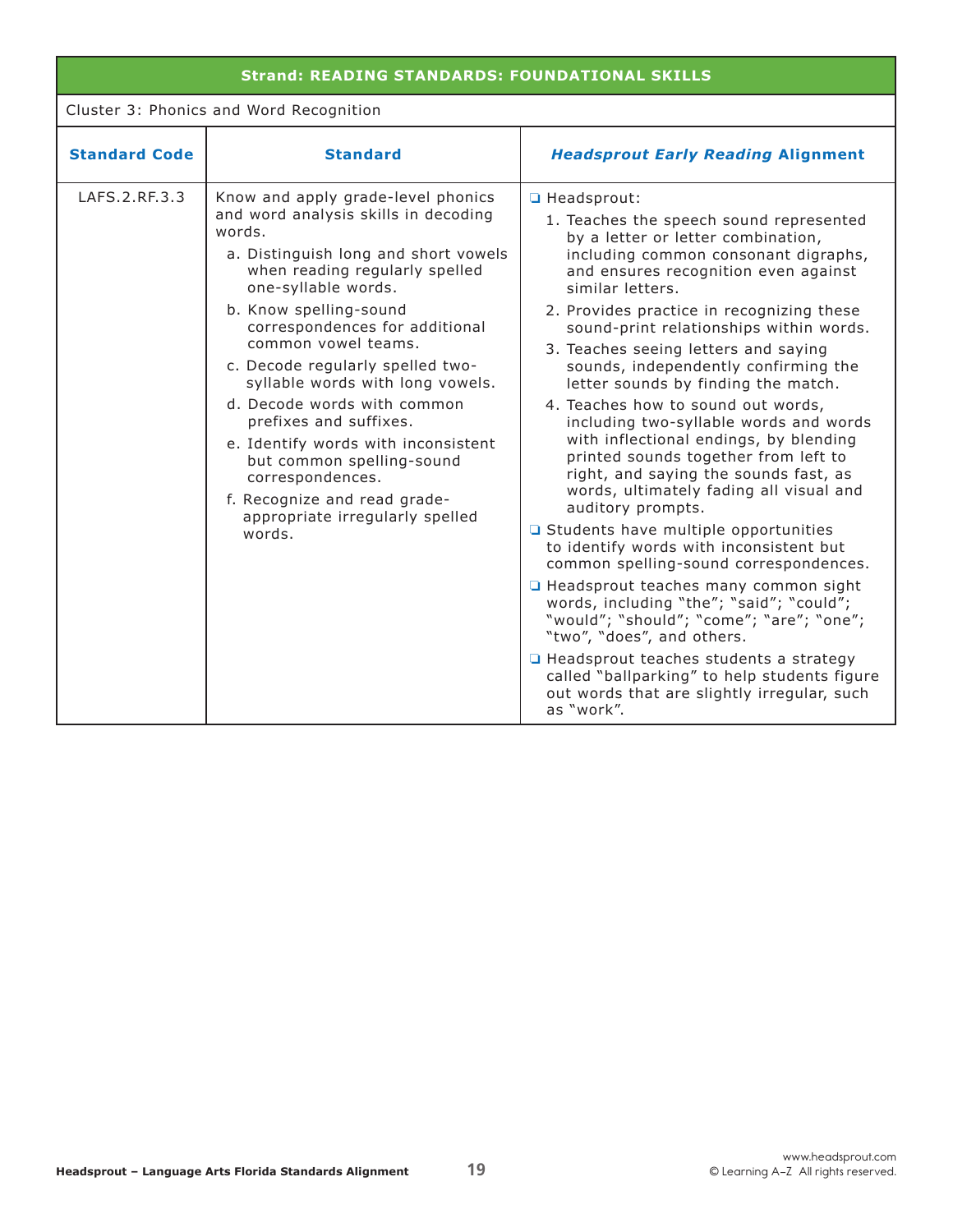## Cluster 4: Fluency

| <b>Standard Code</b> | <b>Standard</b>                                                                                                                                                                                                                                                                                                                                                        | <b>Headsprout Early Reading Alignment</b>                                                                                                                                                                                                                                                                                                                                                                                                                                                                                                                                                                                                                                                                                                                                                                                                                                        |
|----------------------|------------------------------------------------------------------------------------------------------------------------------------------------------------------------------------------------------------------------------------------------------------------------------------------------------------------------------------------------------------------------|----------------------------------------------------------------------------------------------------------------------------------------------------------------------------------------------------------------------------------------------------------------------------------------------------------------------------------------------------------------------------------------------------------------------------------------------------------------------------------------------------------------------------------------------------------------------------------------------------------------------------------------------------------------------------------------------------------------------------------------------------------------------------------------------------------------------------------------------------------------------------------|
| LAFS.2.RF.4.4        | Read with sufficient accuracy and<br>fluency to support comprehension.<br>a. Read on-level text with purpose<br>and understanding.<br>b. Read on-level text orally with<br>accuracy, appropriate rate,<br>and expression on successive<br>readings.<br>c. Use context to confirm or self-<br>correct word recognition and<br>understanding, rereading as<br>necessary. | □ Headsprout Early Reading includes specially<br>designed fluency exercises at the sound<br>and word level, as well as at the sentence<br>and passage level. Fluency exercises at<br>the sound and word level include finding<br>sounds within words, saying sounds, and<br>saying words.<br>$\Box$ Students build oral reading fluency by<br>repeated readings of passages that<br>gradually increase in difficulty. The<br>narrator models appropriate pace and<br>intonation, while students do repeated<br>readings of familiar and unfamiliar<br>passages to build reading rates.<br><b>Q</b> Benchmark Reading Assessments<br>(conducted as part of Headsprout Early<br>Reading) provide the opportunity for<br>teachers to record oral reading rate.<br>□ Students learn to be their own listeners<br>by matching their reading to a sample<br>as well as familiar words. |

| <b>Strand: READING STANDARDS FOR INFORMATIONAL TEXT</b> |                                                                                                                                       |                                                                                                                                                                                                                                                                                                                                                                                                                                                                                                                      |
|---------------------------------------------------------|---------------------------------------------------------------------------------------------------------------------------------------|----------------------------------------------------------------------------------------------------------------------------------------------------------------------------------------------------------------------------------------------------------------------------------------------------------------------------------------------------------------------------------------------------------------------------------------------------------------------------------------------------------------------|
| Cluster 1: Key Ideas and Details                        |                                                                                                                                       |                                                                                                                                                                                                                                                                                                                                                                                                                                                                                                                      |
| <b>Standard Code</b>                                    | <b>Standard</b>                                                                                                                       | <b>Headsprout Early Reading Alignment</b>                                                                                                                                                                                                                                                                                                                                                                                                                                                                            |
| LAFS.2.RI.1.1                                           | Ask and answer such questions as<br>who, what, where, when, why, and<br>how to demonstrate understanding<br>of key details in a text. | $\Box$ Students work with such questions as<br>who, what, where, when, why, and how,<br>demonstrating understanding of key details<br>in a text, from the initial episode onward.                                                                                                                                                                                                                                                                                                                                    |
|                                                         |                                                                                                                                       | G Following initial practice with shorter<br>informational passages, students read<br>and answer questions about twelve<br>expository pieces covering varied topics<br>in science, math, and social studies. In<br>addition, students learn to use resources<br>that accompany text, including maps,<br>measurement instruments, diagrams,<br>and other illustrations (including cross<br>sections). Students learn to interpret<br>these resources and answer both literal<br>and inferential questions about them. |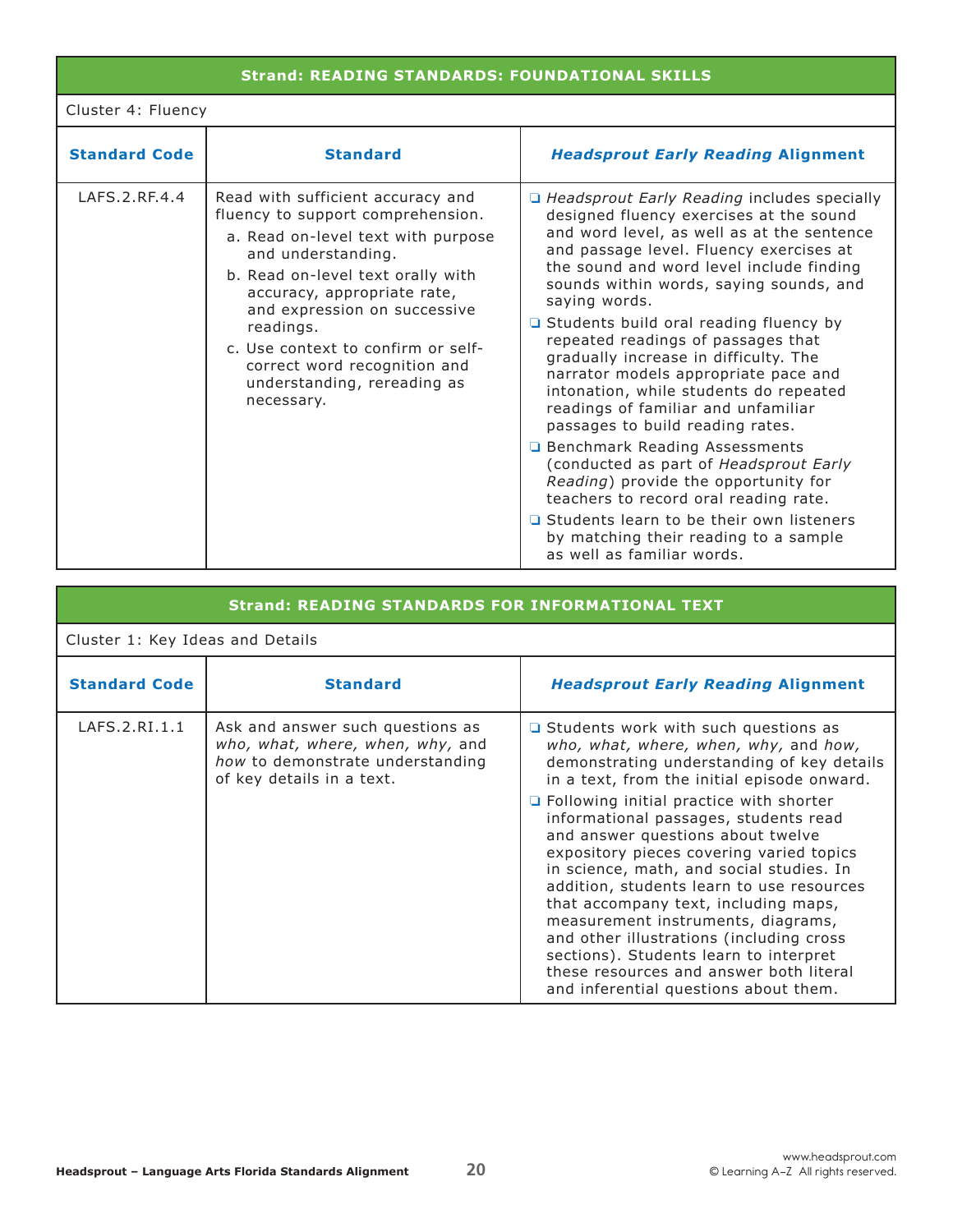| LAFS.2.RI.1.2   | Identify the main topic of a<br>multiparagraph text as well as<br>the focus of specific paragraphs<br>within the text.                            | $\Box$ Students learn to identify the theme (main<br>idea) first of simple sentences, then of<br>paragraphs, and finally of longer texts.<br>Students learn to identify the main idea of<br>a passage by identifying prominent themes<br>of individual parts and determining the<br>theme most common in the passage<br>as a whole.                                                                         |
|-----------------|---------------------------------------------------------------------------------------------------------------------------------------------------|-------------------------------------------------------------------------------------------------------------------------------------------------------------------------------------------------------------------------------------------------------------------------------------------------------------------------------------------------------------------------------------------------------------|
| LAFS. 2.RI. 1.3 | Describe the connection between a<br>series of historical events, scientific<br>ideas or concepts, or steps in<br>technical procedures in a text. | □ Students organize information using<br>Venn, sequence, cluster, and hierarchical<br>diagrams.<br>□ Students answer both literal and inferential<br>questions related to text organization and<br>sequence.<br>$\Box$ The program's use of diagrams instructing<br>students in chronological sequencing<br>helps establish a basis for understanding<br>instructions and procedures or steps in a<br>text. |

| <b>Strand: READING STANDARDS FOR INFORMATIONAL TEXT</b> |                                                                                                                                                                                                     |                                                                                                                                                                                     |
|---------------------------------------------------------|-----------------------------------------------------------------------------------------------------------------------------------------------------------------------------------------------------|-------------------------------------------------------------------------------------------------------------------------------------------------------------------------------------|
| Cluster 2: Craft and Structure                          |                                                                                                                                                                                                     |                                                                                                                                                                                     |
| <b>Standard Code</b>                                    | <b>Standard</b>                                                                                                                                                                                     | <b>Headsprout Early Reading Alignment</b>                                                                                                                                           |
| LAFS.2.RI.2.4                                           | Determine the meaning of words and<br>phrases in a text relevant to a grade<br>2 topic or subject area.                                                                                             | □ Students receive explicit instruction<br>and ample practice in the reading<br>comprehension strategy of derived<br>meaning (vocabulary) questions<br>regarding words and phrases. |
| LAFS. 2.RI. 2.5                                         | Know and use various text<br>features (e.g., captions, bold print,<br>subheadings, glossaries, indexes,<br>electronic menus, icons) to locate<br>key facts or information in a text<br>efficiently. | $\Box$ Students develop skills in the use of<br>tables of contents to locate key facts<br>or information in a text efficiently.                                                     |
| LAFS.2.RI.2.6                                           | Identify the main purpose of a text,<br>including what the author wants to<br>answer, explain, or describe.                                                                                         | □ Students learn to use themes to determine<br>the main idea of passage, and to connect<br>main idea to the author's purpose for<br>writing the passage.                            |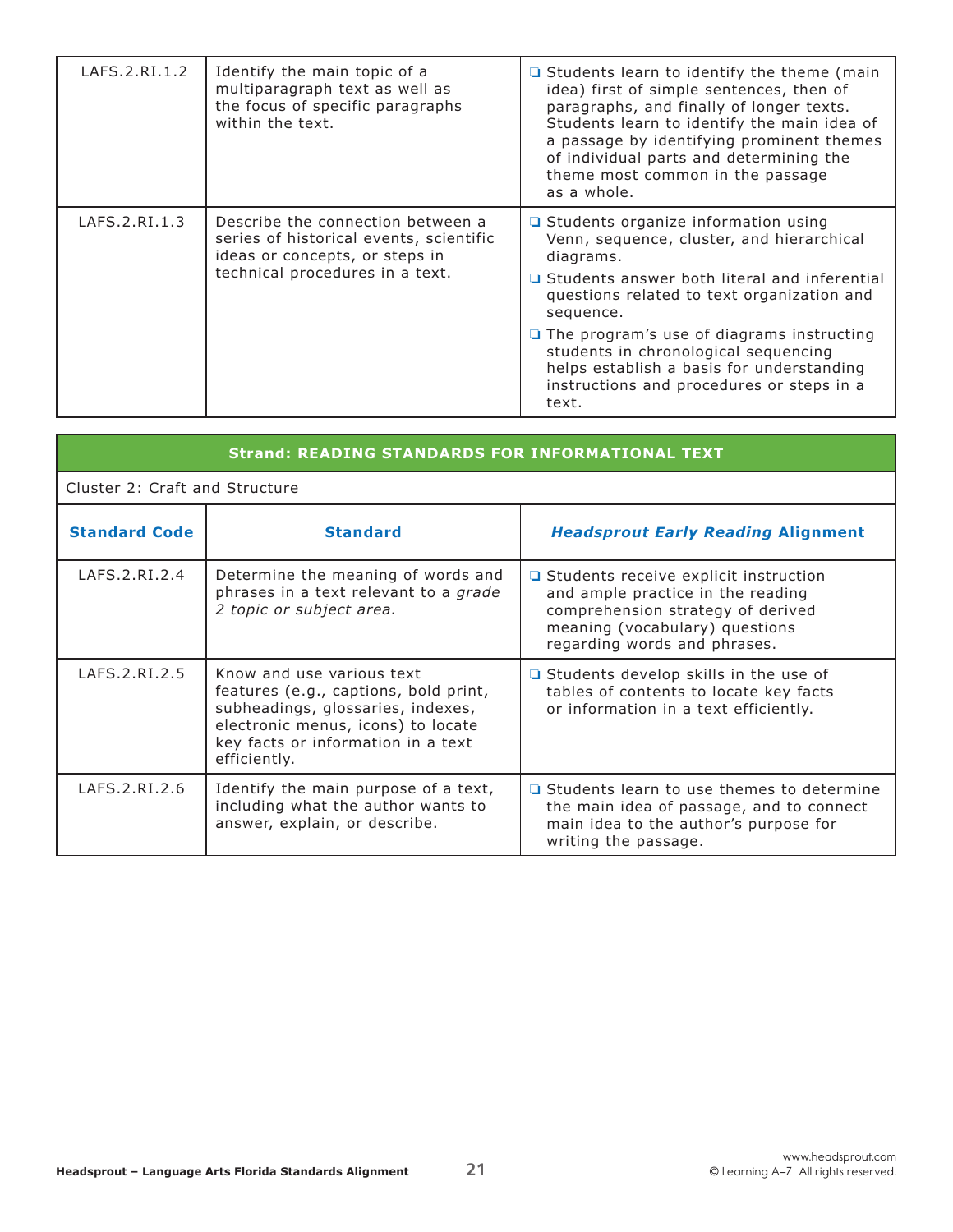| <b>Strand: READING STANDARDS FOR INFORMATIONAL TEXT</b> |                                                                                                                      |                                                                                                                                                                                                                                                                                                             |
|---------------------------------------------------------|----------------------------------------------------------------------------------------------------------------------|-------------------------------------------------------------------------------------------------------------------------------------------------------------------------------------------------------------------------------------------------------------------------------------------------------------|
| Cluster 3: Integration of Knowledge and Ideas           |                                                                                                                      |                                                                                                                                                                                                                                                                                                             |
| <b>Standard Code</b>                                    | <b>Standard</b>                                                                                                      | <b>Headsprout Early Reading Alignment</b>                                                                                                                                                                                                                                                                   |
| LAFS.2.RI.3.7                                           | Explain how specific images (e.g.,<br>a diagram showing how a machine<br>works) contribute to and clarify a<br>text. | $\Box$ The program offers posters, cross sections,<br>other illustrations, and diagrams as vehicles<br>for communication in which graphics take a<br>prominent role. Comprehension questions<br>directed to these images allow students to<br>explain how the images contribute to and<br>clarify the text. |
| LAFS. 2. RI. 3.8                                        | Describe how an author uses reasons<br>to support specific points in a text.                                         | $\Box$ n/a                                                                                                                                                                                                                                                                                                  |

| <b>Strand: READING STANDARDS FOR INFORMATIONAL TEXT</b> |                                                                                                                                                                                                                                                              |                                                                                                                                                                                                                                                                                                                                                                                                                                                                                                                                                        |
|---------------------------------------------------------|--------------------------------------------------------------------------------------------------------------------------------------------------------------------------------------------------------------------------------------------------------------|--------------------------------------------------------------------------------------------------------------------------------------------------------------------------------------------------------------------------------------------------------------------------------------------------------------------------------------------------------------------------------------------------------------------------------------------------------------------------------------------------------------------------------------------------------|
|                                                         | Cluster 4: Range of Reading and Level of Text Complexity                                                                                                                                                                                                     |                                                                                                                                                                                                                                                                                                                                                                                                                                                                                                                                                        |
| <b>Standard Code</b>                                    | <b>Standard</b>                                                                                                                                                                                                                                              | <b>Headsprout Early Reading Alignment</b>                                                                                                                                                                                                                                                                                                                                                                                                                                                                                                              |
| LAFS.2.RI.4.10                                          | By the end of year, read and<br>comprehend informational texts,<br>including history/social studies,<br>science, and technical texts, in the<br>grades 2-3 text complexity band<br>proficiently, with scaffolding as<br>needed at the high end of the range. | $\Box$ Students read and answer questions about<br>twelve expository pieces covering varied<br>topics in science, math, and history/<br>social studies. In addition, students learn<br>to use resources that accompany text,<br>including maps, measurement instruments,<br>diagrams, and illustrations such as cross<br>sections. The program features such<br>scaffolding as its proprietary vocabulary-<br>acquisition system and an in-text glossary<br>allowing students to click on additional<br>words and hear them pronounced and<br>defined. |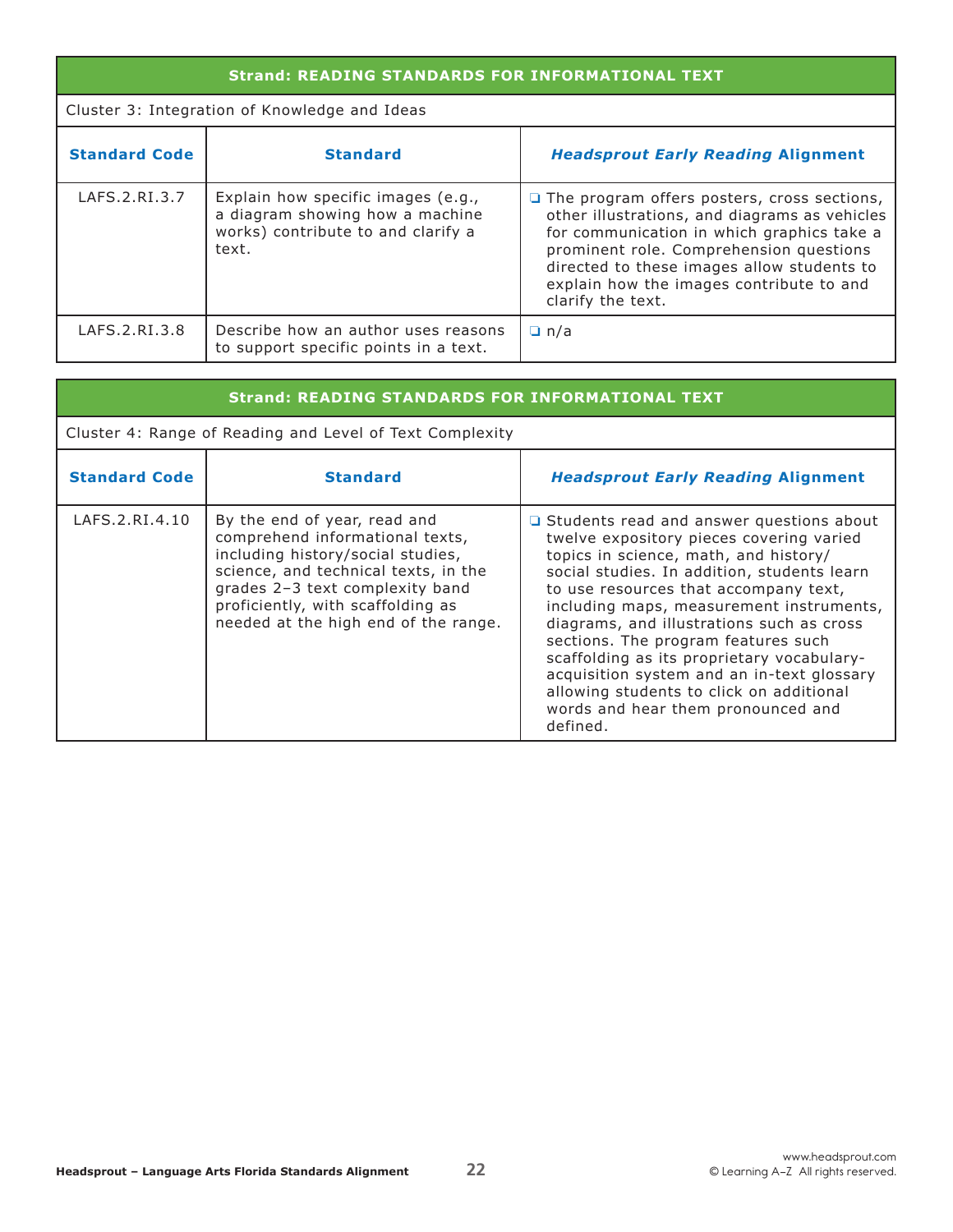| <b>Strand: LANGUAGE STANDARDS</b>         |                                                                                                                                                                                                                                                                                                                                                                                                                                                                                                                                                                                                                                                                                                                                                                                                                                                                                            |                                                                                                                                                                                                                                                                                                                                                                                                                                                                                                                                                                                                                                                                                                                                                                                                                                                                                                                                                                                                                                                                                                                                                    |  |
|-------------------------------------------|--------------------------------------------------------------------------------------------------------------------------------------------------------------------------------------------------------------------------------------------------------------------------------------------------------------------------------------------------------------------------------------------------------------------------------------------------------------------------------------------------------------------------------------------------------------------------------------------------------------------------------------------------------------------------------------------------------------------------------------------------------------------------------------------------------------------------------------------------------------------------------------------|----------------------------------------------------------------------------------------------------------------------------------------------------------------------------------------------------------------------------------------------------------------------------------------------------------------------------------------------------------------------------------------------------------------------------------------------------------------------------------------------------------------------------------------------------------------------------------------------------------------------------------------------------------------------------------------------------------------------------------------------------------------------------------------------------------------------------------------------------------------------------------------------------------------------------------------------------------------------------------------------------------------------------------------------------------------------------------------------------------------------------------------------------|--|
| Cluster 3: Vocabulary Acquisition and Use |                                                                                                                                                                                                                                                                                                                                                                                                                                                                                                                                                                                                                                                                                                                                                                                                                                                                                            |                                                                                                                                                                                                                                                                                                                                                                                                                                                                                                                                                                                                                                                                                                                                                                                                                                                                                                                                                                                                                                                                                                                                                    |  |
| <b>Standard Code</b>                      | <b>Standard</b>                                                                                                                                                                                                                                                                                                                                                                                                                                                                                                                                                                                                                                                                                                                                                                                                                                                                            | <b>Headsprout Reading Comprehension and</b><br><b>Headsprout Early Reading Alignment:</b>                                                                                                                                                                                                                                                                                                                                                                                                                                                                                                                                                                                                                                                                                                                                                                                                                                                                                                                                                                                                                                                          |  |
| LAFS.2.L.3.4                              | Determine or clarify the meaning<br>of unknown and multiple-meaning<br>words and phrases based on grade 2<br>reading and content, choosing flexibly<br>from an array of strategies.<br>a. Use sentence-level context as<br>a clue to the meaning of a word<br>or phrase.<br>b. Determine the meaning of the<br>new word formed when a known<br>prefix is added to a known word<br>(e.g., happy/unhappy, tell/retell).<br>c. Use a known root word as a clue<br>to the meaning of an unknown<br>word with the same root (e.g.,<br>addition, additional).<br>d. Use knowledge of the meaning<br>of individual words to predict<br>the meaning of compound words<br>(e.g., birdhouse, lighthouse,<br>housefly; bookshelf, notebook,<br>bookmark).<br>e. Use glossaries and beginning<br>dictionaries, both print and<br>digital, to determine or clarify the<br>meaning of words and phrases. | In Headsprout Reading Comprehension:<br>$\Box$ Students are directly taught target<br>vocabulary words before reading a<br>passage and 'discover' other word<br>meanings through structured discovery<br>learning exercises.<br>$\Box$ Students practice identifying the word that<br>goes with a picture, identifying a picture<br>that goes with a word, identifying a word<br>that goes with a definition, and identifying<br>a definition that goes with a word.<br>Students are able to click on words in a<br>text while reading in order to hear the<br>word's pronunciation and meaning.<br>□ Students learn to derive the meaning<br>of a word from its surrounding context.<br>$\Box$ Students learn to identify the meaning<br>of a word as it is used within a passage<br>versus other common definitions of the<br>word.<br>□ Vocabulary words are used throughout<br>the program in multiple contexts, so<br>students are exposed to and use the word<br>multiple times. For example, a vocabulary<br>word directly taught in one episode<br>might be critical for answering a reading<br>comprehension question in a later episode. |  |
| LAFS.2.L.3.5                              | Demonstrate understanding of word<br>relationships and nuances in word<br>meanings.<br>a. Identify real-life connections<br>between words and their use<br>(e.g., describe foods that are<br>spicy or juicy).<br>b. Distinguish shades of meaning<br>among closely related verbs<br>(e.g., toss, throw, hurl) and<br>closely related adjectives (e.g.,<br>thin, slender, skinny, scrawny).                                                                                                                                                                                                                                                                                                                                                                                                                                                                                                 | In Headsprout Early Reading:<br>The last dozen eBooks provide<br>opportunities for students to identify real-<br>life connections between words and their<br>use (e.g., describe foods that are spicy<br>or juicy).<br>These eBooks also provide opportunities<br>for students to distinguish shades of<br>meaning among such closely related<br>verbs as chatted and said, and between<br>such closely related adjectives as high<br>and tallest.                                                                                                                                                                                                                                                                                                                                                                                                                                                                                                                                                                                                                                                                                                 |  |
| LAFS.2.L.3.6                              | Use words and phrases acquired<br>through conversations, reading and<br>being read to, and responding to<br>texts, including using adjectives<br>and adverbs to describe (e.g., When<br>other kids are happy that makes me<br>$h$ appy $).$                                                                                                                                                                                                                                                                                                                                                                                                                                                                                                                                                                                                                                                | In Headsprout Early Reading:<br>$\Box$ The last dozen eBooks provide opportunities<br>for students to use words and phrases<br>acquired through conversations, reading<br>and being read to, and responding to<br>texts, including using adjectives and such<br>adverbs as gladly, kindly, and very to<br>describe (e.g., When other kids are happy<br>that makes me happy).                                                                                                                                                                                                                                                                                                                                                                                                                                                                                                                                                                                                                                                                                                                                                                       |  |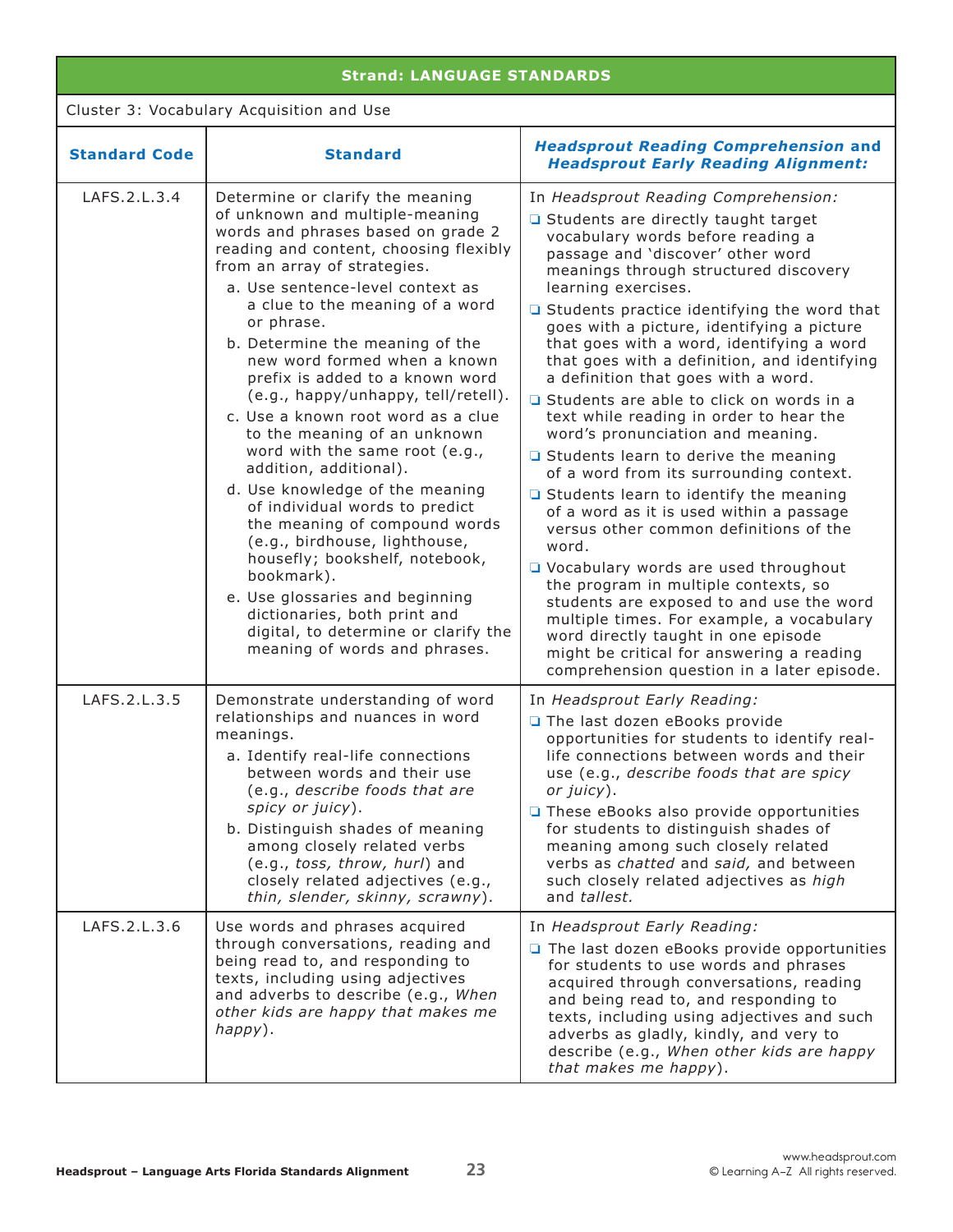# **Grade 3**

| <b>Strand: READING STANDARDS FOR LITERATURE</b> |                                                                                                                                                            |                                                                                                                                                                                                                                                                                                                                                                                                                                                                                                                                                         |
|-------------------------------------------------|------------------------------------------------------------------------------------------------------------------------------------------------------------|---------------------------------------------------------------------------------------------------------------------------------------------------------------------------------------------------------------------------------------------------------------------------------------------------------------------------------------------------------------------------------------------------------------------------------------------------------------------------------------------------------------------------------------------------------|
| Cluster 1: Key Ideas and Details                |                                                                                                                                                            |                                                                                                                                                                                                                                                                                                                                                                                                                                                                                                                                                         |
| <b>Standard Code</b>                            | <b>Standard</b>                                                                                                                                            | <b>Headsprout Reading</b><br><b>Comprehension Alignment:</b>                                                                                                                                                                                                                                                                                                                                                                                                                                                                                            |
| LAFS.3.RL.1.1                                   | Ask and answer to demonstrate<br>understanding of a text, referring<br>explicitly to the text as the basis<br>for the answers.                             | □ Students learn strategies to answer literal<br>and inferential questions. For literal<br>questions, they learn to "find the fact"-<br>to answer a question by finding an answer<br>as explicitly stated in the text. If they<br>can't find the answer, they learn to "look<br>for clue words" that help them answer the<br>questions. Students use clue words to help<br>them answer inferential questions.<br>$\Box$ The program teaches students to explicitly<br>look back in the passage to find the part<br>that has the answer to the question. |
| LAFS.3.RL.1.3                                   | Describe characters in a story (e.g.,<br>their traits, motivations, or feelings)<br>and explain how their actions<br>contribute to the sequence of events. | □ Comprehension questions ask students<br>to describe characters in a story (e.g.,<br>their traits, motivations, or feelings)<br>and explain how their actions contribute<br>to the sequence of events.<br>$\Box$ The four chapter stories and six stand-<br>alone narratives provide a wide range<br>of characters (both real and imaginary)<br>as well.<br>□ Students answer many questions focusing<br>on problem/conflict, resolution of conflict,<br>rising action, and climax.                                                                    |

| <b>Strand: READING STANDARDS FOR LITERATURE</b> |                                                                                                                                  |                                                                                                                                                                                                                                                                                                                                                       |
|-------------------------------------------------|----------------------------------------------------------------------------------------------------------------------------------|-------------------------------------------------------------------------------------------------------------------------------------------------------------------------------------------------------------------------------------------------------------------------------------------------------------------------------------------------------|
| Cluster 2: Craft and Structure                  |                                                                                                                                  |                                                                                                                                                                                                                                                                                                                                                       |
| <b>Standard Code</b>                            | <b>Standard</b>                                                                                                                  | <b>Headsprout Reading</b><br><b>Comprehension Alignment:</b>                                                                                                                                                                                                                                                                                          |
| LAFS.3.RL.2.4                                   | Determine the meaning of words and<br>phrases as they are used in a text,<br>distinguishing literal from nonliteral<br>language. | $\Box$ Students learn to derive the meaning of<br>words and phrases from the surrounding<br>context.<br>$\Box$ Students learn to identify the meaning<br>of a word as it is used within a passage<br>versus other common definitions of<br>the word, including literal vs nonliteral<br>language, such as in the vocabulary<br>phrase smiled his way. |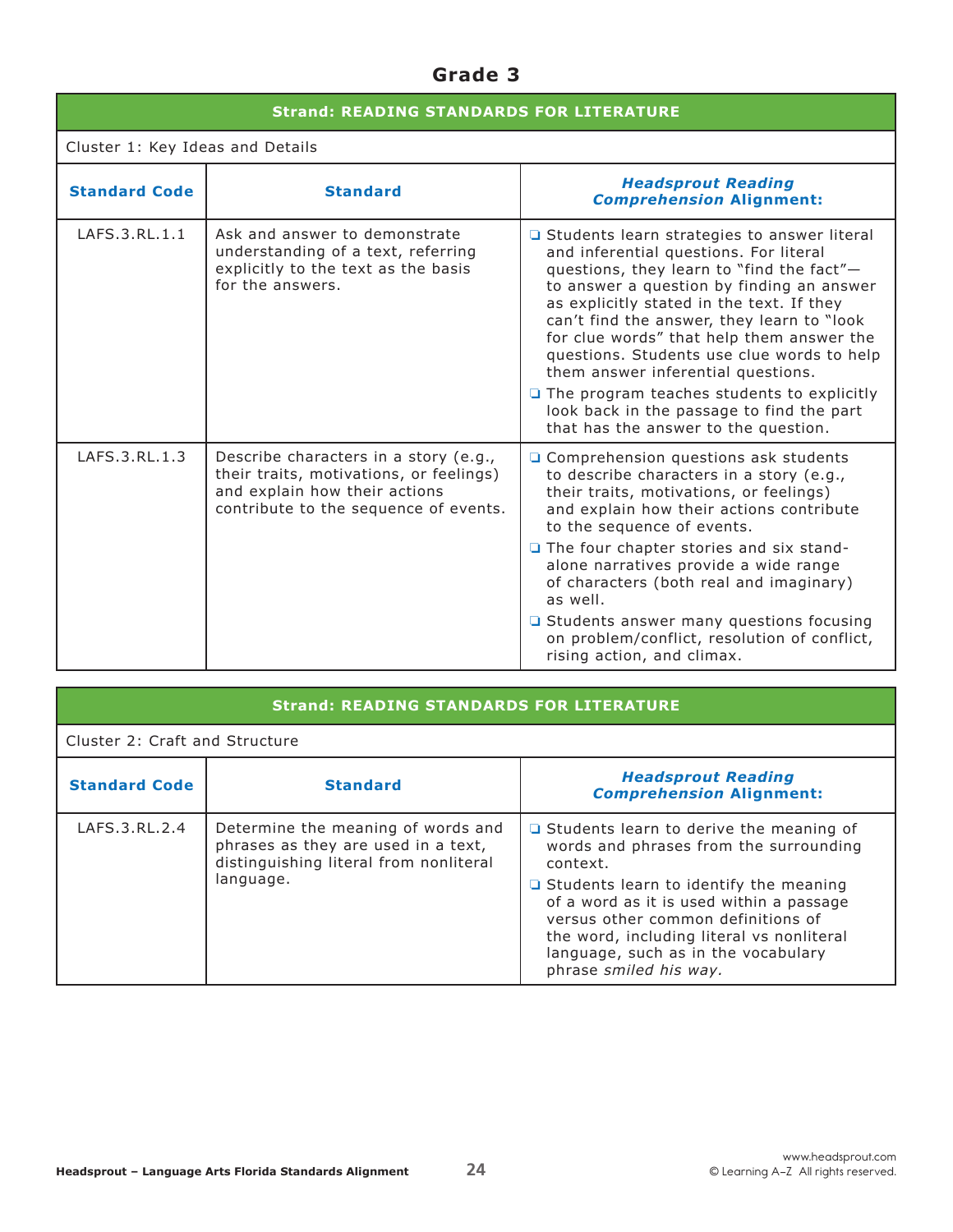| LAFS.3.RL.2.5 | Refer to parts of stories, dramas,<br>and poems when writing or speaking<br>about a text, using terms such as<br>chapter, scene, and stanza; describe<br>how each successive part builds on<br>earlier sections. | Print versions of the eBooks provide<br>opportunities for students to refer to parts<br>of stories and poems when writing or<br>speaking about a text, using terms such<br>as chapter, scene, and stanza; describe<br>how each successive part builds on earlier<br>sections. |
|---------------|------------------------------------------------------------------------------------------------------------------------------------------------------------------------------------------------------------------|-------------------------------------------------------------------------------------------------------------------------------------------------------------------------------------------------------------------------------------------------------------------------------|
| LAFS.3.RL.2.6 | Distinguish their own point of view<br>from that of the narrator or those<br>of the characters.                                                                                                                  | □ Comprehension questions ask students<br>to acknowledge differences in the points<br>of view of characters.<br>Print versions of the eBooks provide<br>opportunities for students to distinguish<br>their own point of view from that of the                                 |
|               |                                                                                                                                                                                                                  | narrator or those of the characters.                                                                                                                                                                                                                                          |

## **Strand: READING STANDARDS FOR LITERATURE**

Cluster 3: Integration of Knowledge and Ideas

| <b>Standard Code</b> | <b>Standard</b>                                                                                                                                                                             | <b>Headsprout Reading</b><br><b>Comprehension Alignment:</b>                                                                                                                                                                                 |
|----------------------|---------------------------------------------------------------------------------------------------------------------------------------------------------------------------------------------|----------------------------------------------------------------------------------------------------------------------------------------------------------------------------------------------------------------------------------------------|
| LAFS.3.RL.3.7        | Explain how specific aspects of a<br>text's illustrations contribute to<br>what is conveyed by the words in a<br>story (e.g., create mood, emphasize<br>aspects of a character or setting). | Animated versions of the stories occur at<br>the end of each story section after students<br>have completed the comprehension<br>questions, giving an opportunity to connect<br>the words in the story to what is seen in<br>the animations. |
| LAFS.3.RL.3.9        | Compare and contrast the themes,<br>settings, and plots of stories written<br>by the same author about the same<br>or similar characters (e.g., in books<br>from a series).                 | $\Box$ n/a                                                                                                                                                                                                                                   |

## **Strand: READING STANDARDS FOR LITERATURE**

Cluster 4: Range of Reading and Level of Text Complexity

| <b>Standard Code</b> | <b>Standard</b>                                                                                                                                                                                      | <b>Headsprout Reading</b><br><b>Comprehension Alignment:</b>                                                                                                                                             |
|----------------------|------------------------------------------------------------------------------------------------------------------------------------------------------------------------------------------------------|----------------------------------------------------------------------------------------------------------------------------------------------------------------------------------------------------------|
|                      |                                                                                                                                                                                                      |                                                                                                                                                                                                          |
| LAFS.3.RL.4.10       | By the end of the year, read and<br>comprehend literature, including<br>stories, dramas, and poetry, at the<br>high end of the grades 2-3 text<br>complexity band independently and<br>proficiently. | $\Box$ The four chapter stories, six stand-alone<br>narratives, and three poems students<br>read provide a wide range of opportunities<br>for students to read and comprehend<br>literature.             |
|                      |                                                                                                                                                                                                      | $\Box$ The final section of the program challenges<br>students to read a text and answer ten<br>comprehension questions independent of<br>feedback until the end, when students<br>review their answers. |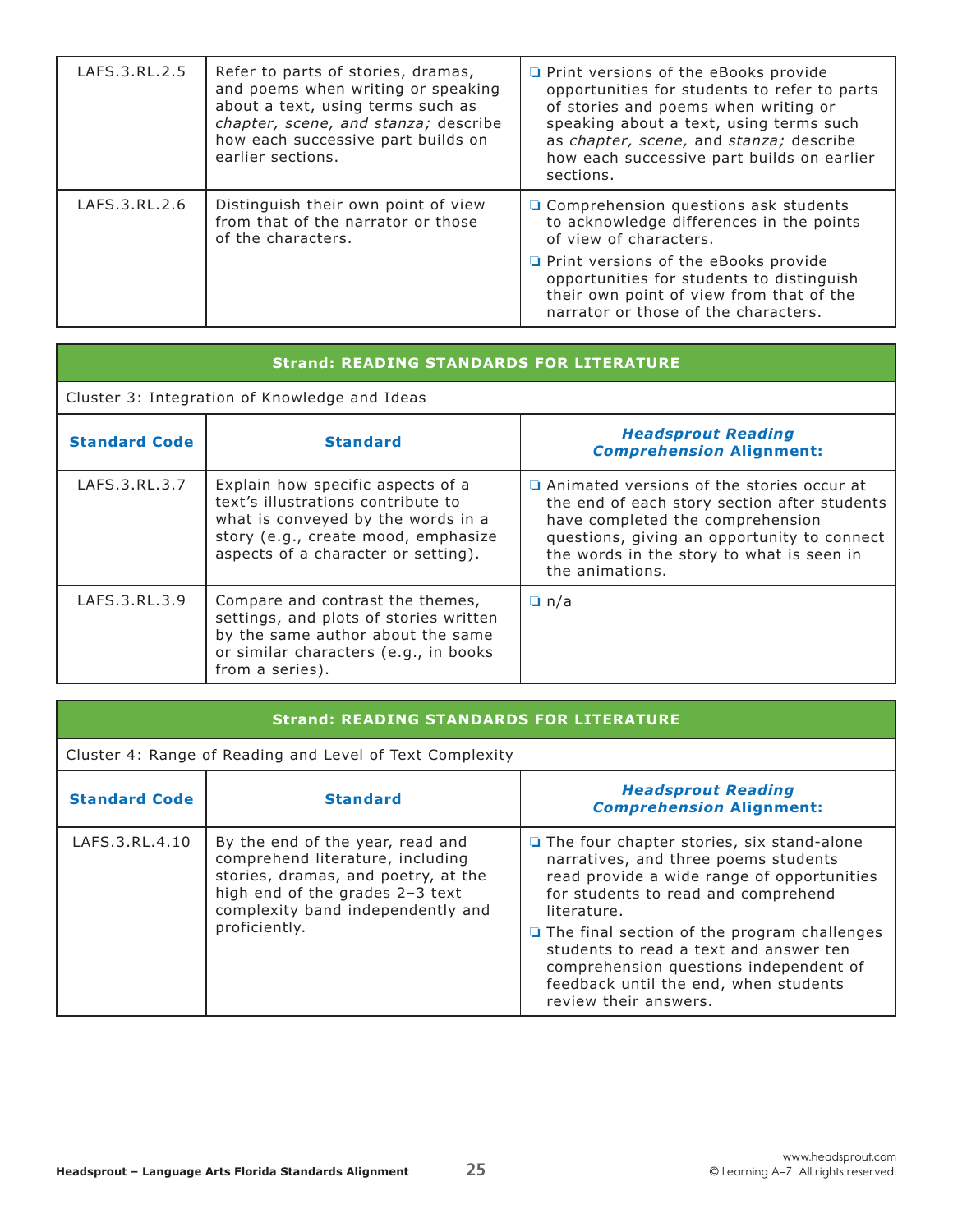Cluster 3: Phonics and Word Recognition

| <b>Standard Code</b> | <b>Standard</b>                                                                                                                                                                                                                                                           | <b>Headsprout Reading</b><br><b>Comprehension Alignment:</b>                                                                                                                                                                                                                                                                                    |
|----------------------|---------------------------------------------------------------------------------------------------------------------------------------------------------------------------------------------------------------------------------------------------------------------------|-------------------------------------------------------------------------------------------------------------------------------------------------------------------------------------------------------------------------------------------------------------------------------------------------------------------------------------------------|
| LAFS.3.RF.3.3        | Know and apply grade-level phonics<br>and word analysis skills in decoding<br>words.<br>a. Identify and know the meaning<br>of the most common prefixes<br>and derivational suffixes.<br>b. Decode words with common<br>Latin suffixes.<br>c. Decode multisyllable words. | $\Box$ The program presents multiple<br>opportunities for students to identify<br>and work with words having common<br>prefixes and derivational suffixes.<br>$\Box$ The program provides students with<br>opportunities to decode over 325 multi-<br>syllable vocabulary words as well as other<br>words, including irregularly spelled words. |
|                      | d. Read grade-appropriate<br>irregularly spelled words.                                                                                                                                                                                                                   |                                                                                                                                                                                                                                                                                                                                                 |

| <b>Strand: READING STANDARDS: FOUNDATIONAL SKILLS</b> |                                                                                                                                                                                                                                                                                                                                                                                             |                                                                                                                                                                                                                                                        |  |
|-------------------------------------------------------|---------------------------------------------------------------------------------------------------------------------------------------------------------------------------------------------------------------------------------------------------------------------------------------------------------------------------------------------------------------------------------------------|--------------------------------------------------------------------------------------------------------------------------------------------------------------------------------------------------------------------------------------------------------|--|
|                                                       | Cluster 4: Fluency                                                                                                                                                                                                                                                                                                                                                                          |                                                                                                                                                                                                                                                        |  |
| <b>Standard Code</b>                                  | <b>Standard</b>                                                                                                                                                                                                                                                                                                                                                                             | <b>Headsprout Reading</b><br><b>Comprehension Alignment:</b>                                                                                                                                                                                           |  |
| LAFS.3.RF.4.4                                         | Read with sufficient accuracy and<br>fluency to support comprehension.<br>a. Read on-level text with purpose<br>and understanding.<br>b. Read on-level on-level prose<br>and poetry orally with accuracy,<br>appropriate rate, and expression<br>on successive readings.<br>c. Use context to confirm or self-<br>correct word recognition and<br>understanding, rereading as<br>necessary. | □ Students learn to derive word and phrase<br>meaning from surrounding context.<br>Students learn and practice deriving<br>meaning of a word from context clues<br>within the same sentence and across<br>sentences, including across lines in poetry. |  |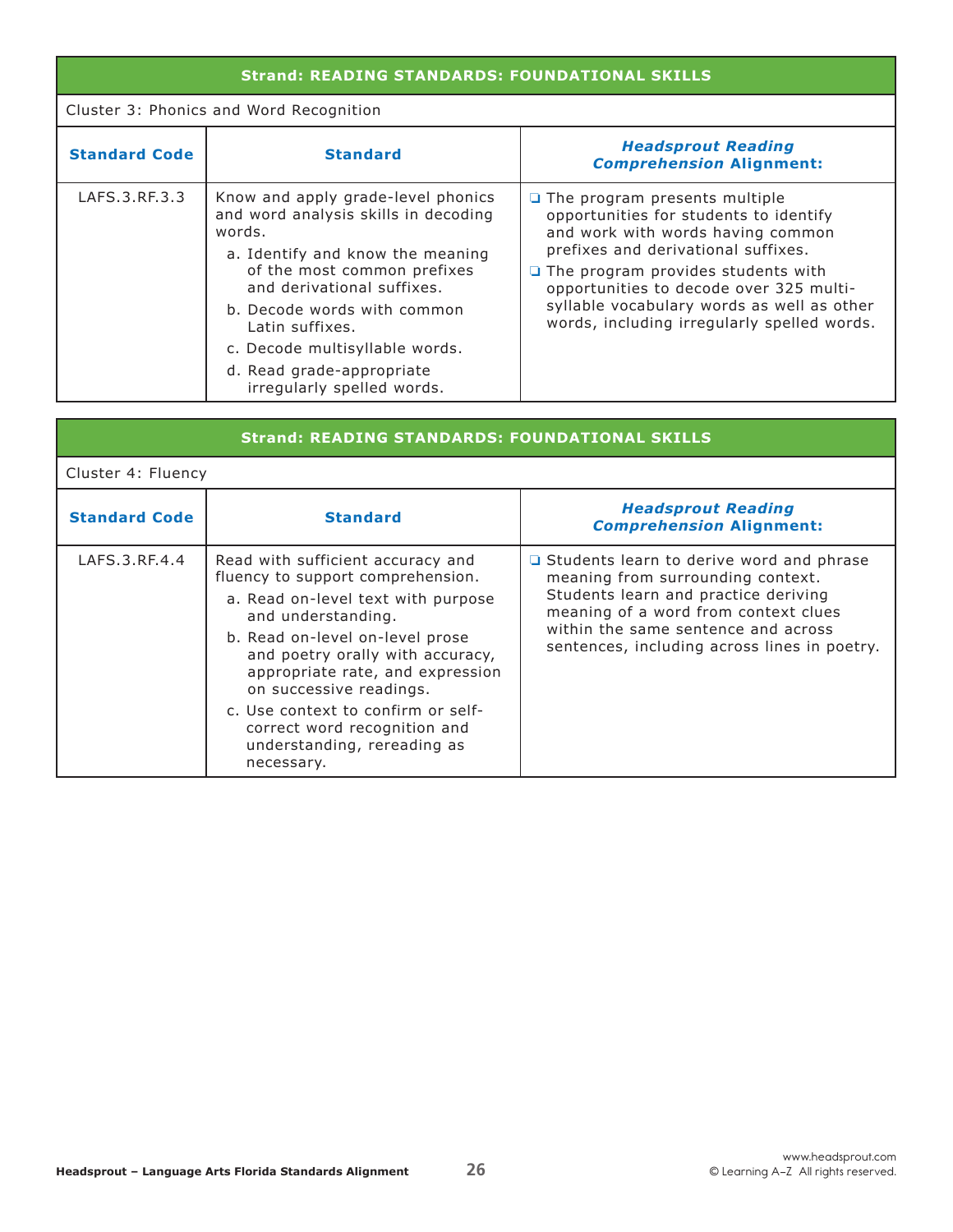## Cluster 1: Key Ideas and Details

| <b>Standard Code</b> | <b>Standard</b>                                                                                                                                                                                                             | <b>Headsprout Reading</b><br><b>Comprehension Alignment:</b>                                                                                                                                                                                                                                                                                                                                                                                                                                                                                                    |
|----------------------|-----------------------------------------------------------------------------------------------------------------------------------------------------------------------------------------------------------------------------|-----------------------------------------------------------------------------------------------------------------------------------------------------------------------------------------------------------------------------------------------------------------------------------------------------------------------------------------------------------------------------------------------------------------------------------------------------------------------------------------------------------------------------------------------------------------|
| LAFS.3.RI.1.1        | Ask and answer questions to<br>demonstrate understanding of<br>a text, referring explicitly to the<br>text as the basis for the answers.                                                                                    | □ Students learn strategies to answer literal<br>and inferential questions. For literal<br>questions, they learn to "find the fact"-<br>to answer a question by finding an answer<br>as explicitly stated in the text. If they<br>can't find the answer, they learn to "look<br>for clue words" that help them answer the<br>questions. Students use clue words to help<br>them answer inferential questions.<br>$\Box$ The program teaches students to explicitly<br>look back in the passage to find the part<br>that has the answer to the question.         |
| LAFS.3.RI.1.2        | Determine the main idea of a text;<br>recount the key details and explain<br>how they support the main idea.                                                                                                                | □ Students learn to identify the theme (main<br>idea) first of simple sentences, then of<br>paragraphs, and finally of longer texts.<br>Students learn to identify the main idea<br>of a passage by identifying prominent<br>themes of individual parts and determining<br>the theme most common in the passage<br>as a whole. Students learn to use this<br>strategy to answer several questions,<br>including "What is this passage mostly<br>about?" and "What is another good title<br>for this story?" as well as questions about<br>the author's purpose. |
| LAFS.3.RI.1.3        | Describe the relationship between a<br>series of historical events, scientific<br>ideas or concepts, or steps in<br>technical procedures in a text, using<br>language that pertains to time,<br>sequence, and cause/effect. | □ Students organize information using<br>Venn, sequence, cluster, and hierarchical<br>diagrams.<br>□ Students learn to use the diagrams to<br>organize information using concepts<br>involving science and history/social<br>studies and language that pertains<br>to time, sequence, and cause/effect.                                                                                                                                                                                                                                                         |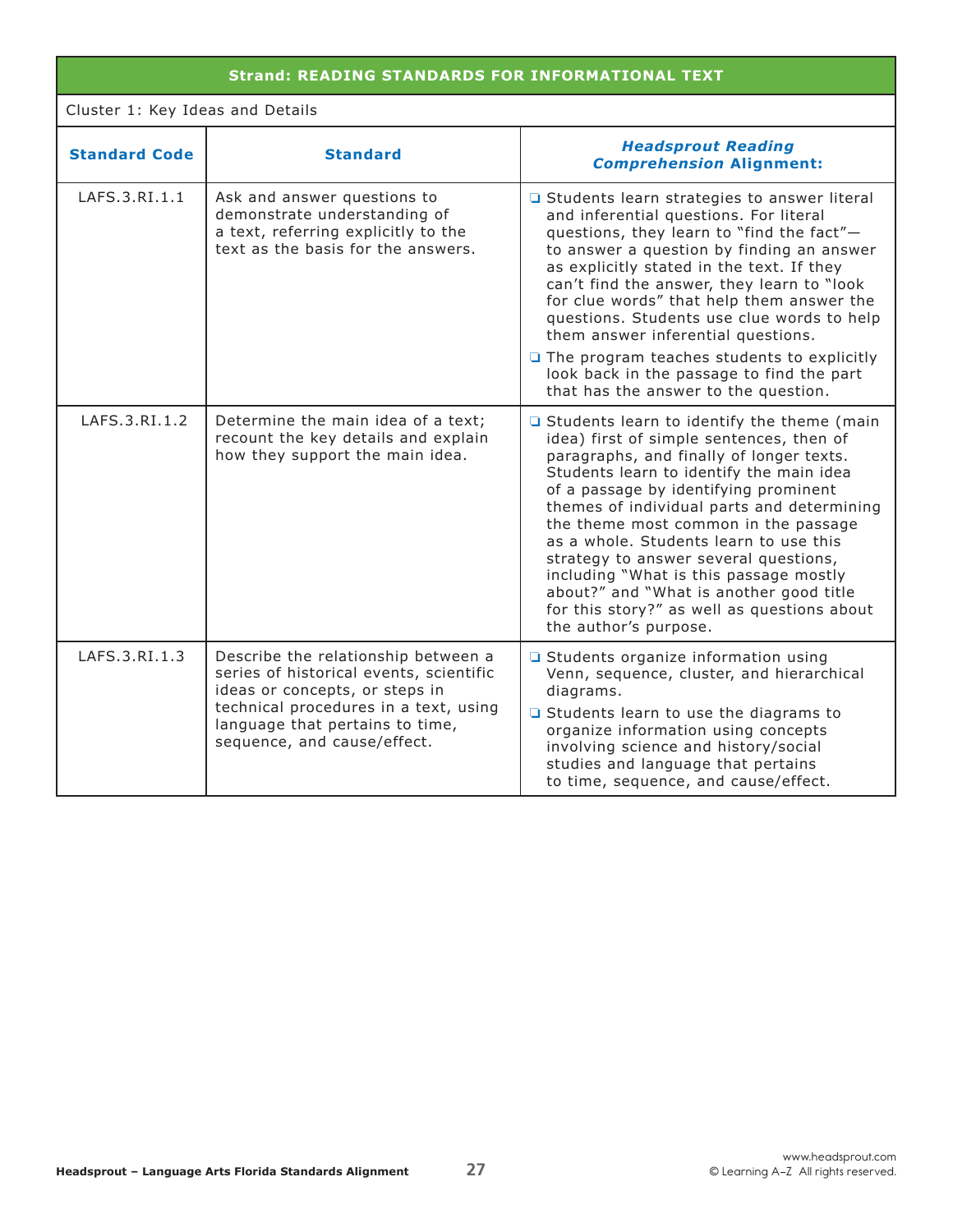#### Cluster 2: Craft and Structure

| <b>Standard Code</b> | <b>Standard</b>                                                                                                                                  | <b>Headsprout Reading</b><br><b>Comprehension Alignment:</b>                                                                                                                                                     |
|----------------------|--------------------------------------------------------------------------------------------------------------------------------------------------|------------------------------------------------------------------------------------------------------------------------------------------------------------------------------------------------------------------|
| LAFS.3.RI.2.4        | Determine the meaning of general<br>academic and domain-specific words<br>and phrases in a text relevant to<br>a grade 3 topic or subject area.  | □ Students receive explicit instruction<br>and ample practice in the reading<br>comprehension strategy of derived<br>meaning (vocabulary) for both general<br>academic and domain-specific words<br>and phrases. |
| LAFS.3.RI.2.5        | Use text features and search tools<br>(e.g., key words, sidebars, hyperlinks)<br>to locate information relevant to a<br>given topic efficiently. | □ Students develop skills in the use of tables<br>of contents to locate information relevant<br>to a given topic efficiently.                                                                                    |
| LAFS.3.RI.2.6        | Distinguish their own point of view<br>from that of the author of a text.                                                                        | □ Students answer reading comprehension<br>questions that ask them about their own<br>point of view (as opposed to the author's),<br>as in "What do you think will happen next?"                                 |

| <b>Strand: READING STANDARDS FOR INFORMATIONAL TEXT</b> |                                                                                                                                                                                                         |                                                                                                                                                                                                                                                                                                                                                                                                                                                  |  |
|---------------------------------------------------------|---------------------------------------------------------------------------------------------------------------------------------------------------------------------------------------------------------|--------------------------------------------------------------------------------------------------------------------------------------------------------------------------------------------------------------------------------------------------------------------------------------------------------------------------------------------------------------------------------------------------------------------------------------------------|--|
|                                                         | Cluster 3: Integration of Knowledge and Ideas                                                                                                                                                           |                                                                                                                                                                                                                                                                                                                                                                                                                                                  |  |
| <b>Standard Code</b>                                    | <b>Standard</b>                                                                                                                                                                                         | <b>Headsprout Reading</b><br><b>Comprehension Alignment:</b>                                                                                                                                                                                                                                                                                                                                                                                     |  |
| LAFS.3.RI.3.7                                           | Use information gained from<br>illustrations (e.g., maps, photographs)<br>and the words in a text to<br>demonstrate understanding of the<br>text (e.g., where, when, why, and<br>how key events occur). | $\Box$ The program offers posters, cross sections,<br>maps, illustrations, and diagrams as<br>vehicles students to use information gained<br>from these illustrations and the words in a<br>text to demonstrate understanding of the<br>text. Comprehension questions directed to<br>these images and the text allow students<br>to explain where, when, why, and how key<br>events occur.                                                       |  |
| LAFS.3.RI.3.8                                           | Describe the logical connection<br>between particular sentences and<br>paragraphs in a text (e.g., comparison,<br>cause/effect, first/second/third in a<br>sequence).                                   | $\Box$ In reading the varied texts, students<br>answer many questions focusing on<br>comparison, cause/effect, and first/second/<br>third in a sequence.<br>□ Many opportunities exist for teachers<br>to engage students in further discussions<br>involving logical connections between<br>particular sentences and paragraphs, and<br>to use one or more of the diagrams taught<br>in the program to demonstrate such logical<br>connections. |  |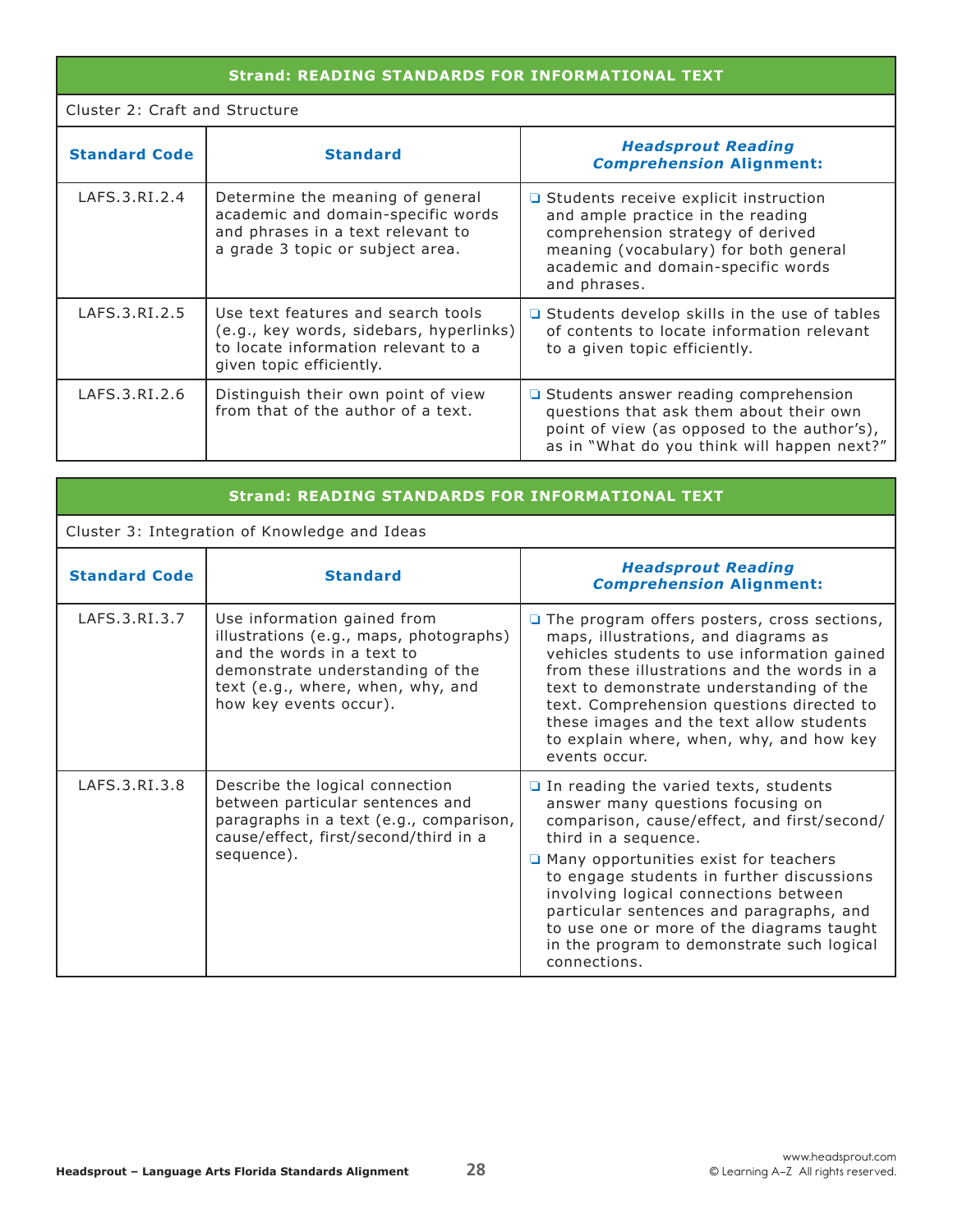## Cluster 4: Range of Reading and Level of Text Complexity

| <b>Standard Code</b> | <b>Standard</b>                                                                                                                                                                                                                       | <b>Headsprout Reading</b><br><b>Comprehension Alignment:</b>                                                                                                                                                                                                                                                                            |
|----------------------|---------------------------------------------------------------------------------------------------------------------------------------------------------------------------------------------------------------------------------------|-----------------------------------------------------------------------------------------------------------------------------------------------------------------------------------------------------------------------------------------------------------------------------------------------------------------------------------------|
| LAFS.3.RI.4.10       | By the end of year, read and<br>comprehend informational texts,<br>including history/social studies,<br>science, and technical texts, at the<br>high end of the grades 2-3 text<br>complexity band independently and<br>proficiently. | □ Students read and answer questions about<br>twelve expository pieces covering varied<br>topics in science, math, and history/<br>social studies. In addition, students learn<br>to use resources that accompany text,<br>including maps, measurement instruments,<br>diagrams, and other illustrations (including<br>cross sections). |
|                      |                                                                                                                                                                                                                                       | $\Box$ The final section of the program has<br>students reading a text and answering<br>ten comprehension questions independent<br>of feedback until the end, when students<br>review their answers.                                                                                                                                    |

| <b>Strand: LANGUAGE STANDARDS</b>         |                                                                                                                                                                                                                                                                                                                                                                                                                                                                                                                                               |                                                                                                                                                                                                                                                                                                                                                                                                                                                                                                                                   |  |
|-------------------------------------------|-----------------------------------------------------------------------------------------------------------------------------------------------------------------------------------------------------------------------------------------------------------------------------------------------------------------------------------------------------------------------------------------------------------------------------------------------------------------------------------------------------------------------------------------------|-----------------------------------------------------------------------------------------------------------------------------------------------------------------------------------------------------------------------------------------------------------------------------------------------------------------------------------------------------------------------------------------------------------------------------------------------------------------------------------------------------------------------------------|--|
| Cluster 3: Vocabulary Acquisition and Use |                                                                                                                                                                                                                                                                                                                                                                                                                                                                                                                                               |                                                                                                                                                                                                                                                                                                                                                                                                                                                                                                                                   |  |
| <b>Standard Code</b>                      | <b>Standard</b>                                                                                                                                                                                                                                                                                                                                                                                                                                                                                                                               | <b>Headsprout Reading</b><br><b>Comprehension Alignment:</b>                                                                                                                                                                                                                                                                                                                                                                                                                                                                      |  |
| LAFS.3.L.3.4                              | Determine or clarify the meaning<br>of unknown and multiple-meaning<br>word and phrases based on grade<br>3 reading and content, choosing<br>flexibly from a range of strategies.<br>a. Use sentence-level context as                                                                                                                                                                                                                                                                                                                         | □ Students are directly taught target<br>vocabulary words before reading a passage<br>and 'discover' other word meanings<br>through structured discovery learning<br>exercises.                                                                                                                                                                                                                                                                                                                                                   |  |
|                                           | a clue to the meaning of a word<br>or phrase.<br>b. Determine the meaning of the<br>new word formed when a known<br>affix is added to a known word<br>(e.g., agreeable/disagreeable,<br>comfortable/uncomfortable,<br>care/careless, heat/preheat).<br>c. Use a known root word as a clue<br>to the meaning of an unknown<br>word with the same root (e.g.,<br>company, companion).<br>d. Use glossaries or beginning<br>dictionaries, both print and<br>digital, to determine or<br>clarify the precise meaning<br>of key words and phrases. | $\Box$ Students learn to derive the meaning<br>of a word from its surrounding context.<br>□ Students are able to click on words in<br>a text while reading in order to hear<br>the word's pronunciation and meaning.<br>□ Vocabulary words are used throughout<br>the program in multiple contexts, so<br>students are exposed to and use the word<br>multiple times. For example, a vocabulary<br>word directly taught in one episode<br>might be critical for answering a reading<br>comprehension question in a later episode. |  |